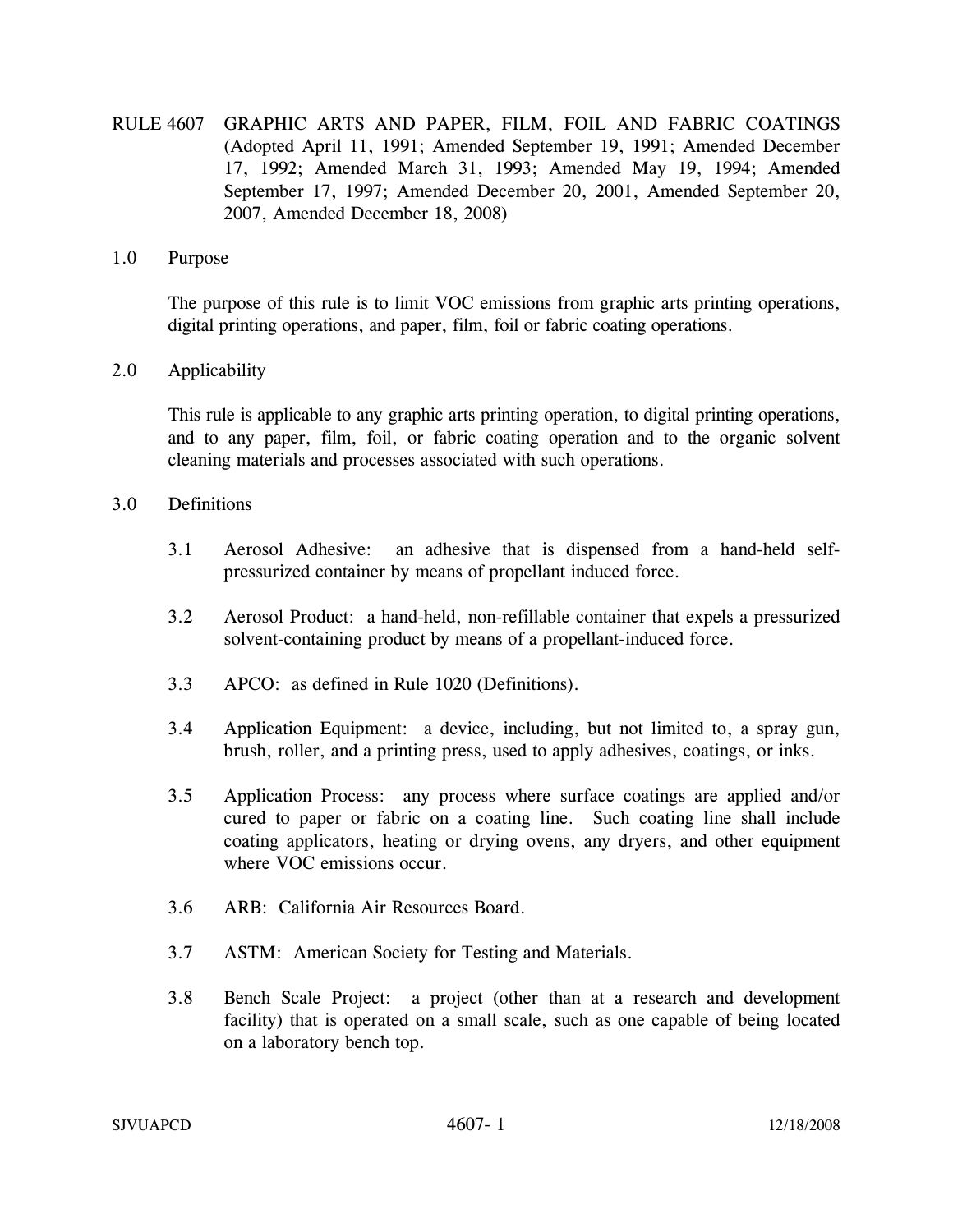- 3.9 Blanket: a synthetic rubber mat used in offset-lithography to transfer or "offset" an image from a planographic printing plate to paper or other substrate.
- 3.10 Blanket Repair Material: the material used in offset printing to correct low spots in the press blanket.
- 3.11 Blanket Wash: a solvent used to remove ink from the blanket of a press.
- 3.12 Capture Efficiency: in percent, is the ratio of the weight of the VOC in the effluent stream entering the control device to the weight of VOC emitted from the operation, both measured simultaneously, and can be calculated by the following equation:

Capture Efficiency =  $[We/We] \times 100$ 

Where:  $Wc$  = weight of VOC entering control device  $We = weight of VOC$  emitted from the operation

- 3.13 CFR: Code of Federal Regulations.
- 3.14 Coating: the application of a uniform layer of material across the entire width of a substrate. Those machines which have both coating and printing units should be considered as performing a printing operation. Coating applications that are not performed in association with a printing operation are considered coating operations and are not graphic arts printing operations.
- 3.15 Coating Line: a series of coating applicators, flash-off areas, and any associated curing/drying equipment between one or more unwind/feed stations and one or more rewind/cutting stations.
- 3.16 Control Device: equipment such as an incinerator or adsorber, or cooler/condenser filtration used to prevent air pollutants from being emitted into the atmosphere.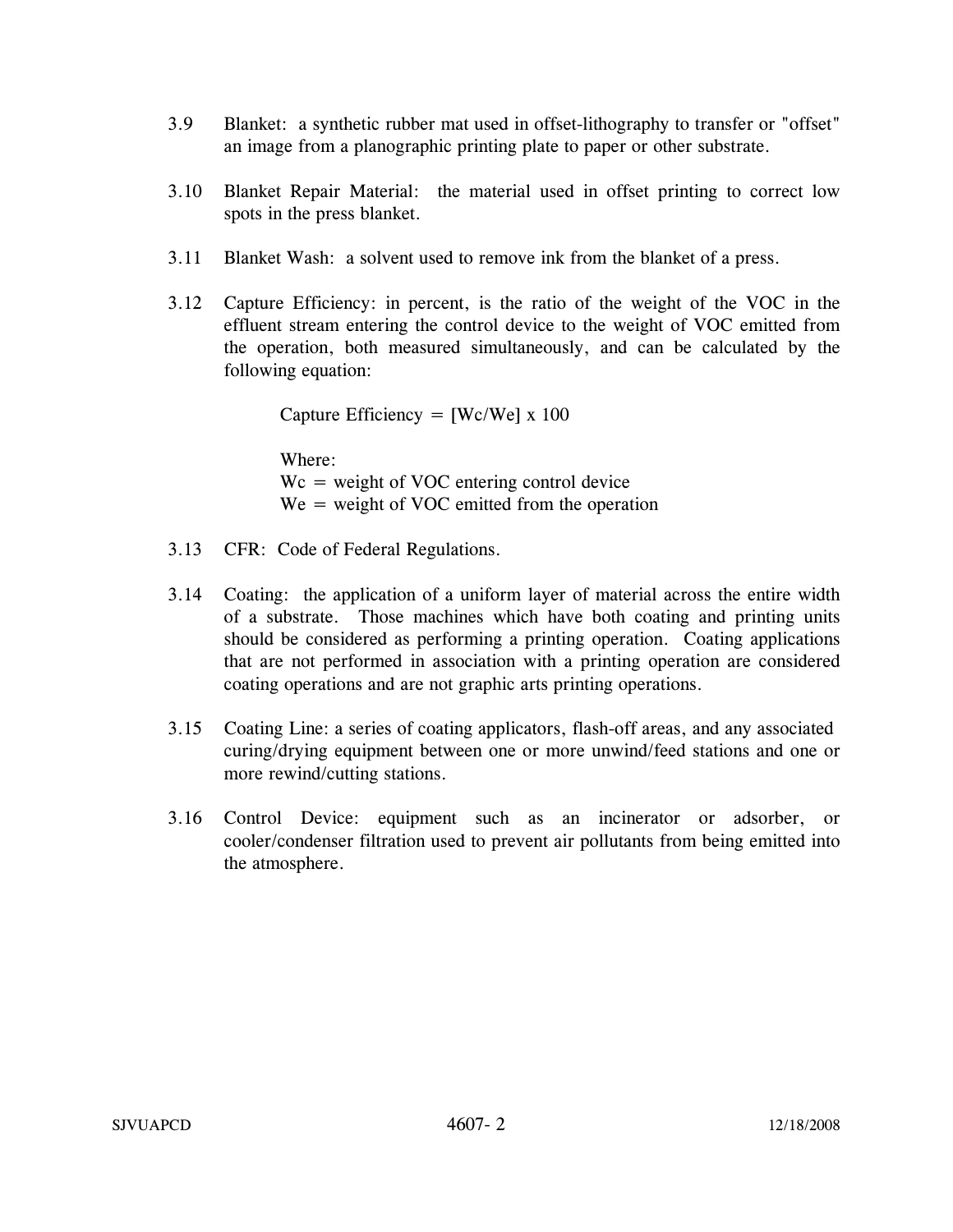3.17 Control Device Efficiency: in percent, is the ratio of the weight of the VOC removed by the control device from the effluent stream entering the control device to the weight of the VOC in the effluent stream entering the control device, both measured simultaneously, and can be calculated by the following equation:

Control Device Efficiency =  $[(W_c - W_d) / W_c] x 100$ 

Where:  $W_c$  = Weight of VOC entering control device  $W_d$  = Weight of VOC discharged from the control device

- 3.18 Converting Operation: coating, waxing, laminating, extrusion coating, or printing, to fabricate base materials which are then used to produce wraps, bags, and other pre-formed packages.
- 3.19 Conventional Printing Operations: those printing operations that utilize physical masters, stencils, screens or plates during the printing process. Conventional printing operations use technologies including but not limited to lithography, flexography, gravure, letterpress, and screen printing.
- 3.20 Cured Adhesive, Cured Coating, or Cured Ink: an adhesive, coating, or ink that is dry to the touch.
- 3.21 Degreaser: a tank, tray, drum or other container in which objects to be cleaned are exposed to a solvent or solvent vapor in order to remove contaminants. The objects to be cleaned include, but are not limited to, parts, products, tools, machinery, and equipment. An enclosed spray application equipment cleaning system is not a degreaser.
- 3.22 Die Coater (or Slit Coater): a type of application equipment that coats an object by flowing coatings through a slit directly onto the object moving past the slit.
- 3.23 Digital Printer: a printing device that uses a computer-driven machine to transfer an electronic image to a substrate through the use of inks, toners, or other graphic materials. Digital printing technologies include, but are not limited to, various forms of inkjet, thermography, electrophotography, ionography, and magnetography.
- 3.24 Digital Printing Operations: those operations that do not use a physical master, stencils, or plates but use digital data to control the deposition of ink, toner, or dye to create images.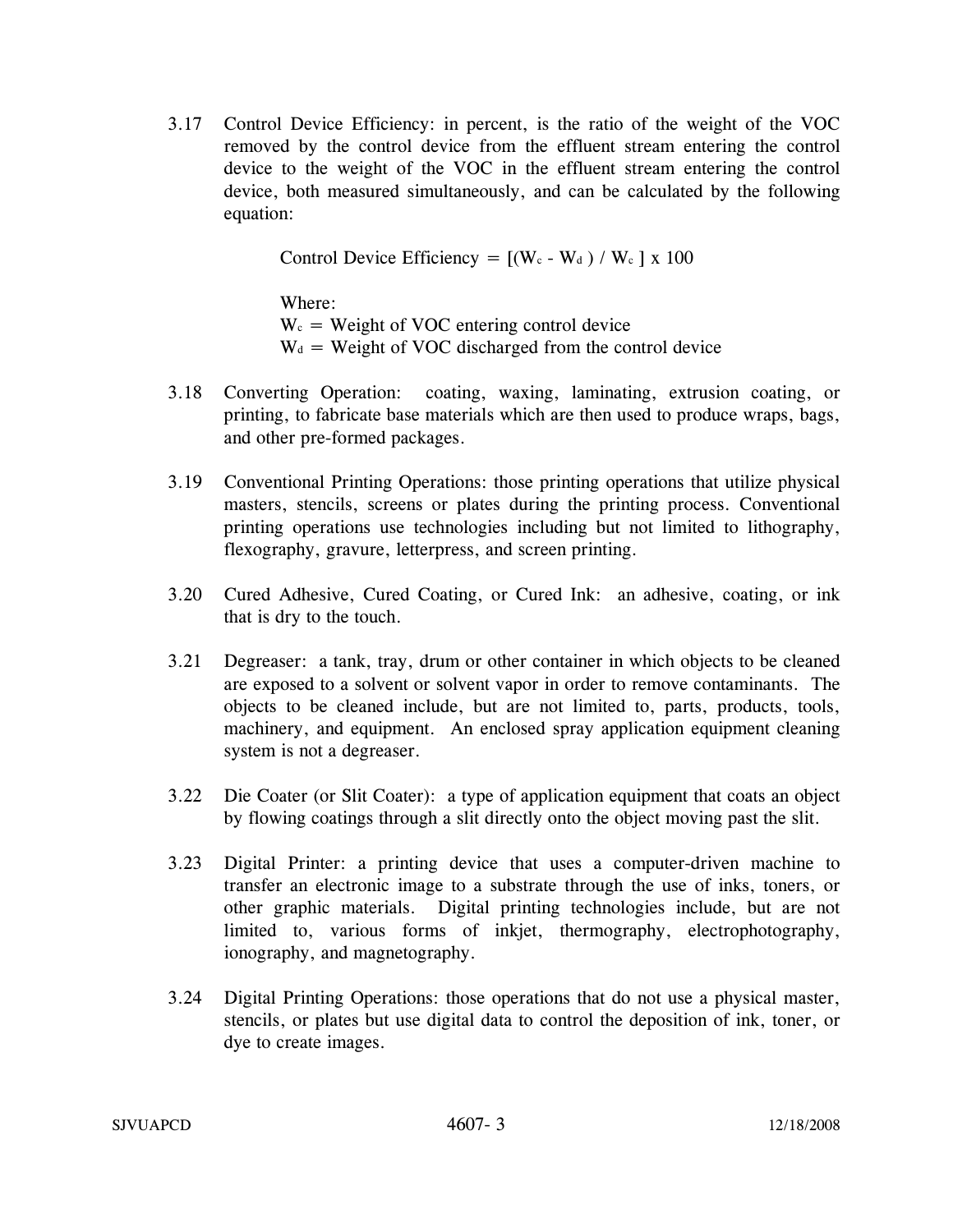- 3.25 Dip Coater: a type of application equipment that coats an object by submerging the object in a vat of coating, and subsequently withdrawing the object and draining off the excess coating.
- 3.26 Dissolver: an organic solvent that is added to an adhesive, coating, or ink in order to melt or to liquefy solid particles.
- 3.27 Doctor Blade: a steel blade used to scrape excess ink from a printing plate or inking cylinder.
- 3.28 Dryer: a hot air, high velocity system used to dry inks on printed or coated substrate.
- 3.29 Dye Sublimation: an imaging process that vaporizes colorant with heat and pressure, and deposits it onto a substrate in order to simulate a continuous tone image. Dye sublimation is a digital printing technology.
- 3.30 Electron Beam Ink: ink that, when exposed to electron energy, crosslinks or solidifies in milliseconds.
- 3.31 Electrophotography: a digital printing technology that works by recording an image on a drum in the form of an electrostatic charge, which is then transferred to the substrate. Electrophotography includes such technologies as laser printers, xerography, and liquid electrophotography.
- 3.32 Electrostatic Application: a method of applying coating whereby atomized paint droplets are charged and subsequently deposited on the substrate by electrostatic attraction.
- 3.33 EPA: United States Environmental Protection Agency.
- 3.34 Exempt Organic Compounds: all organic compounds not classified as VOC, as listed in Rule 1020 (Definitions).
- 3.35 Extreme Performance Ink/Coating: an ink or coating used in screen printing on a non-porous substrate that is designed to resist or withstand any of the following:
	- 3.35.1 more than two years of outdoor exposure; or
	- 3.35.2 exposure to industrial-grade chemicals, solvents, acids, or detergents, oil products, cosmetics, temperatures exceeding 170°F, vacuum-forming, embossing or molding.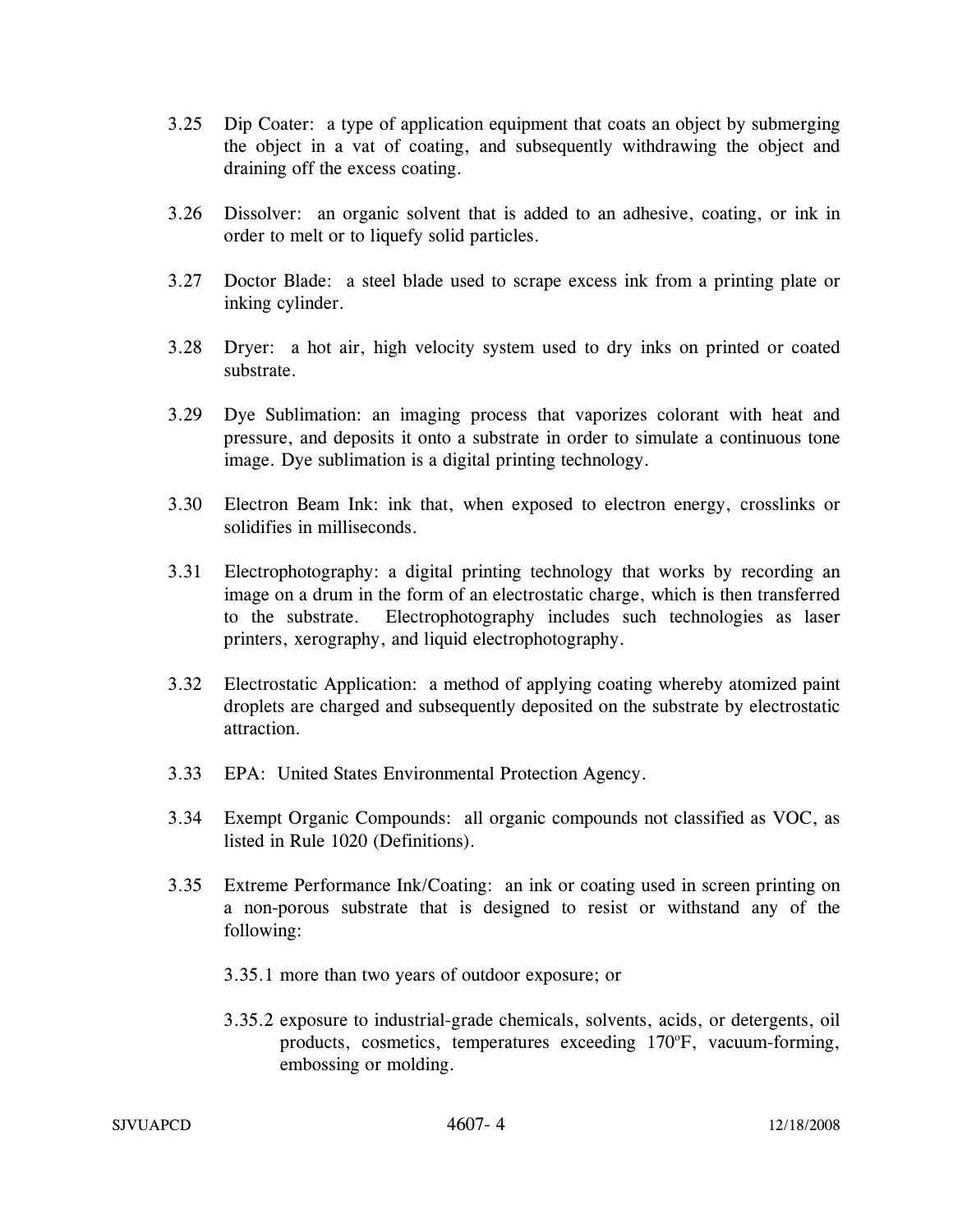- 3.36 Fabric Coating: any decorative or protective coating or reinforcing material applied or impregnated into textile fabric, vinyl coated textile fabric, or vinyl sheets.
- 3.37 Film Coating: a coating applied in a web coating process on any film substrate other than paper or fabric, including but not limited to typewriter ribbons, photographic film, magnetic tape, and metal foil gift wrap, but excluding coatings applied to packaging used exclusively for food and health care products for human or animal consumption.
- 3.38 Fine Arts Painting: any unique visual representation, consisting of paint, ink, or other media, hand applied to a substrate of canvas, wood, paper, metal, or other material.
- 3.39 Flexible Packaging: any package or part of a package the shape of which can readily be changed. Flexible packaging includes, but is not limited to, bags, pouches, liners, and wraps utilizing paper, plastic, film, aluminum foil, metalized or coated paper or film, or any combination of these materials.
- 3.40 Flexible Packaging Industry: establishments that convert materials consisting of light gauge papers, plastic films, cellulosic films such as cellophane, thin gauge metal sheets such as aluminum foil or steel foil, and combinations thereof into a variety of product packages.
- 3.41 Flexographic Printing: the application of words, designs, or pictures to a substrate by means of a roll printing technique in which the pattern is applied to an image carrier made of rubber or other elastomeric materials. The image to be printed is raised above the carrier surface, while the non-image area is not raised.
- 3.42 Flow Coater: a coating application system with no air supplied to the nozzle and where paint flows over the part and the excess coating drains back into the collection system.
- 3.43 Foam Coater: a coating application system that coats an object by flowing foam through holes or a slit directly onto the object moving underneath it.
- 3.44 Foil Coating: a coating applied in a web coating process on any foil substrate other than paper or fabric, including but not limited to typewriter ribbons, photographic film, magnetic tape, and metal foil gift wrap, but excluding coatings applied to packaging used exclusively for food and health care products for human and animal consumption.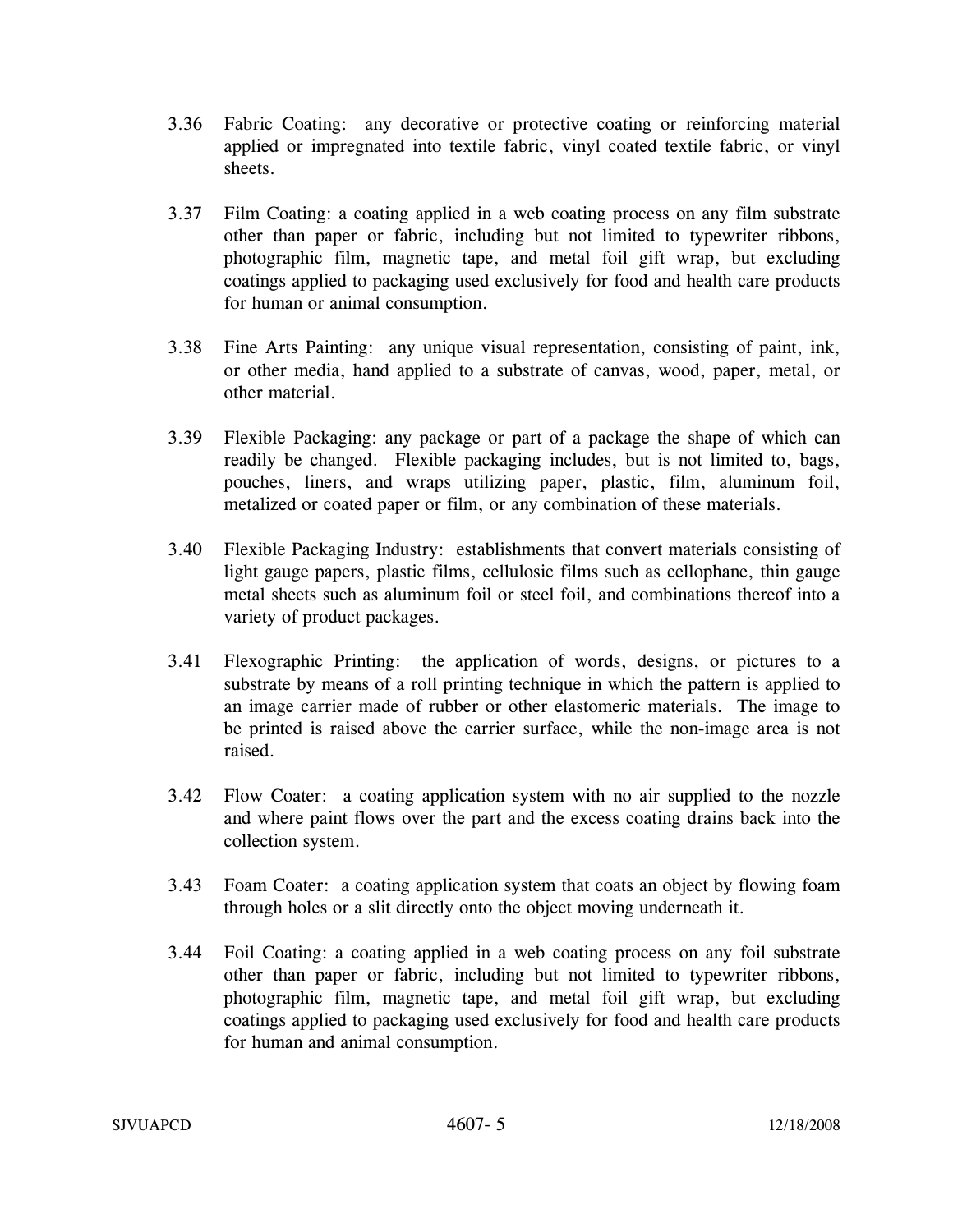- 3.45 Fountain Solution: solution composed mainly of water and contains at least one of the following materials: etchants such as mineral salts; hydrophilic gums; or other additives, which is applied to the image plate to maintain the hydrophilic properties of the non-image areas.
- 3.46 Fugitive Emissions: emissions of VOC from any portion of the printing, coating, or laminating operation other than from the dryer.
- 3.47 Grams of VOC Per Liter of Ink, Coating, Adhesive, or Wash Primer Less Water and Less Exempt Compounds: the weight of VOC per combined volume of VOC and coating solids, and can be calculated by the following equation:

| Grams of VOC per Liter of Ink,       |     |                 |
|--------------------------------------|-----|-----------------|
| Coating, Adhesive, or Wash Primer    | $=$ | Ws - Ww - Wec   |
| Less Water and Less Exempt Compounds |     | $Vm - Vw - Vec$ |

Where:

| Ws         | $=$ | weight of volatile compounds, in grams |
|------------|-----|----------------------------------------|
| Ww         | $=$ | weight of water, in grams              |
| Wec        | $=$ | weight of exempt compounds, in grams   |
| Vm         | $=$ | volume of material, in liters          |
| <b>Vec</b> | $=$ | volume of exempt compounds, in liters  |
| Vw         |     | volume of water, in liters             |

3.48 Grams of VOC Per Liter of Material: the weight of VOC per volume of material and can be calculated by the following equation:

> Grams of VOC per Liter of Material  $=$  $\frac{Ws - Ww - Wec}{Vm}$

Where:

| 11 ILUI U. |     |                                        |
|------------|-----|----------------------------------------|
| Ws         | $=$ | weight of volatile compounds, in grams |
| Ww         | $=$ | weight of water, in grams              |
| Wec        | $=$ | weight of exempt compounds, in grams   |
| Vm         | $=$ | volume of materials, in liters         |
|            |     |                                        |

3.49 Graphic Arts Coating: the application of a uniform layer of material across the entire width of a substrate. Those machines which perform both coating and printing should be considered as performing a printing operation. For purposes of this rule, digital printing is not considered graphic arts coating operations.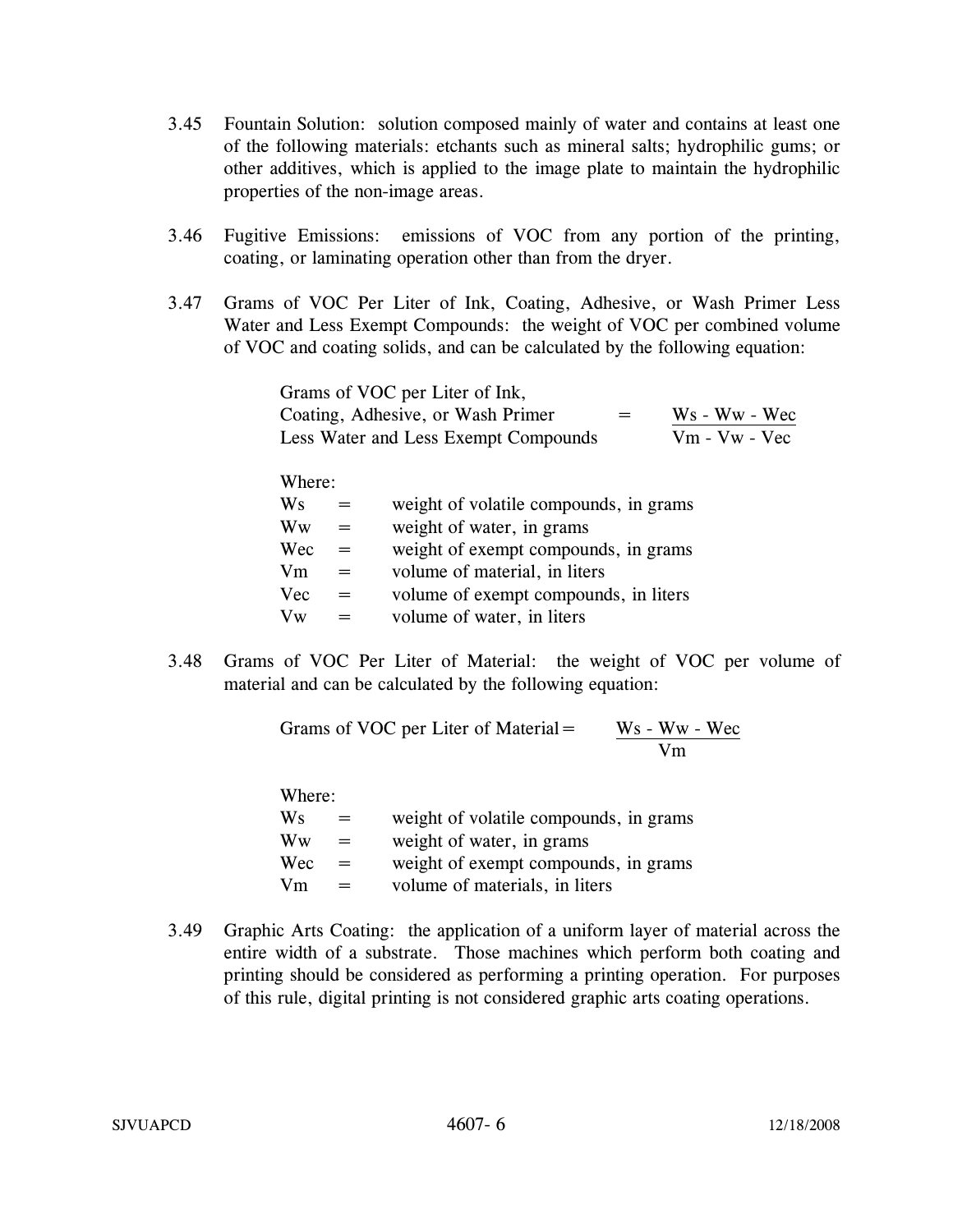- 3.50 Graphic Arts Printing Operations: those operations employing conventional printing operations, or any coating or laminating process associated with conventional printing to produce published products and packages. Organic solvent cleaning operations performed in order to produce published products and packages are considered to be part of graphic arts printing operations.
- 3.51 Gravure Printing: an intaglio printing method in which the ink is transferred from minute etched wells on a cylinder to the substrate, which is supported by an impression roller with excess ink removed from the cylinder by a doctor blade.
- 3.52 Hand Application Method: a method of applying a coating to a substrate using manually held, non-mechanically operated equipment. Such equipment includes paintbrushes, hand rollers, caulking guns, trowels, spatulas, syringe daubers, rags, and sponges.
- 3.53 Heating Oven: a device into which paper or fabric is put to dry or cure the applied coating by applying heat.
- 3.54 Heatset Ink: a quick-drying ink in which the solvents are vaporized by passing the printed surface through a heater or oven.
- 3.55 High-Volume, Low-Pressure (HVLP) Spray Equipment: equipment used to apply materials by means of a spray gun which is designed and intended to be operated, and which is operated, between 0.1 and 10.0 psig of air atomizing pressure, measured dynamically at the center of the air cap and the air horns.
- 3.56 Ink Jet: a digital printing technology in which ink is ejected through printheads onto a substrate to create an image.
- 3.57 Intaglio Printing: printing done from a plate or cylinder in which the image is sunk below (etched or engraved into) the surface.
- 3.58 Ionography: a digital printing technology that utilizes a directed array of ions to create a charge on a nonconductive surface to create an image. Ionography can also be known as ion deposition or electron charge deposition printing.
- 3.59 Key system operating parameters: those parameters necessary to ensure compliance with Section 5.6, including, but not limited to, temperature, pressure drop, and air flow rate.
- 3.60 Lamination: a process of composing two or more layers of material to form a single, multiple-layer sheet by using an adhesive.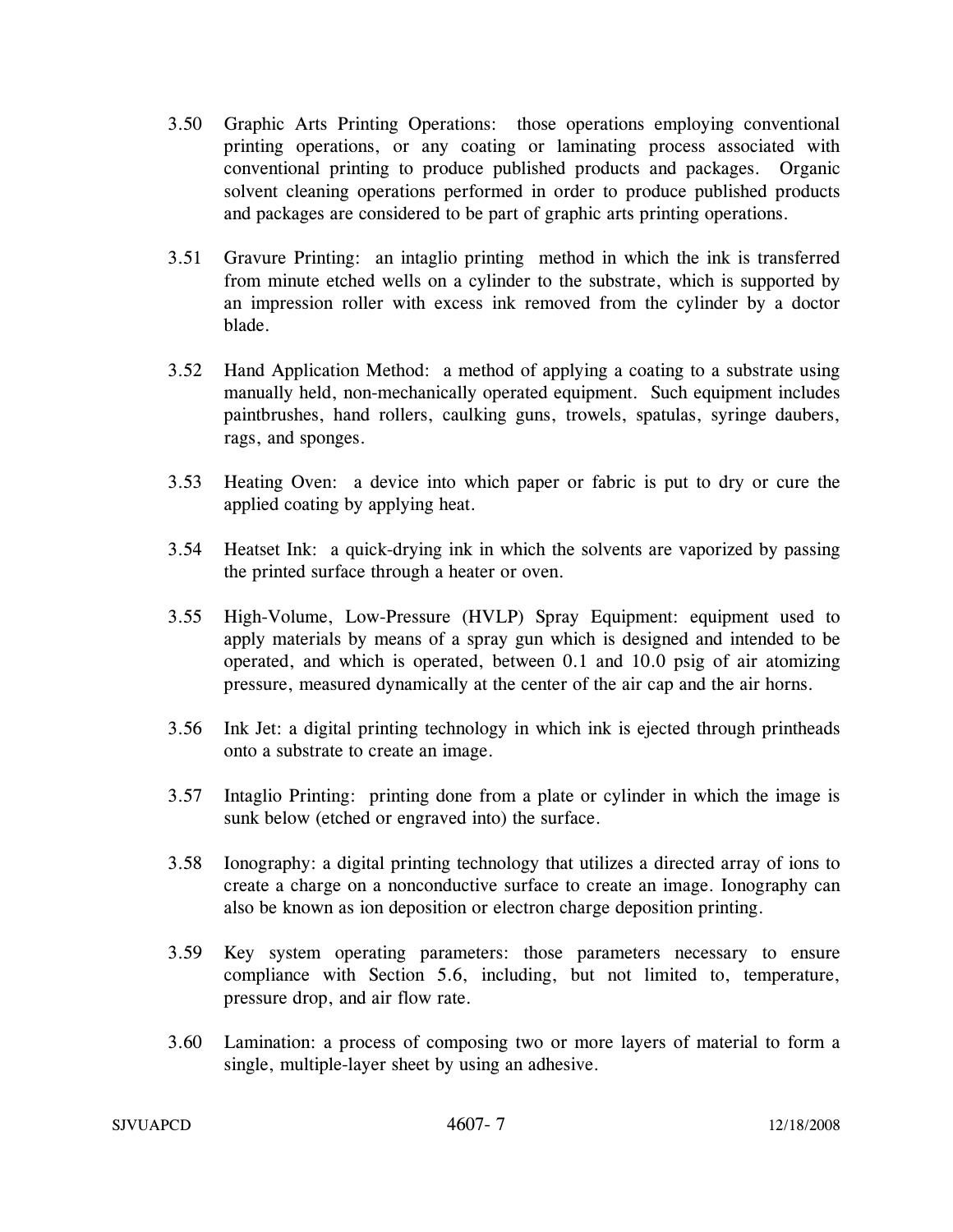- 3.61 Letterpress Printing: a method where the image area is raised relative to the non-image area and the ink is transferred to the paper directly from the image surface.
- 3.62 Line: the minimum equipment which is required for the application and/or drying of inks and/or curing of ultraviolet coatings of inks, or coatings on a substrate, including the ink and/or coating applicators and drying systems, and associated ink and coating agitation and delivery systems.
- 3.63 Liquid Leak: a visible solvent leak from a container at a rate of more than three drops per minute, or a visible liquid mist.
- 3.64 Liquid Electrophotography (LEP): a digital printing technology that records a latent electrostatic image on a photoconductive surface, such as a drum or belt. The image created by applying toner to the charged areas of the photoconductor is electrically transferred to an intermediate surface. In a second transfer process, the image is released from the blanket surface to the final substrate, cooling rapidly as the substrate passes between the blanket and an impression drum, causing the image to "peel off" the blanket and be affixed to the substrate. This operation repeats itself on the one printing station for every color separation in the image.
- 3.65 Lithographic Printing: a plane-o-graphic printing method in which the image and non-image areas are on the same plane.
- 3.66 Magnetography: a digital printing technology whereby an image is printed using a magnetic toner, electromagnetic write heads, and magnetic fields on an imaging drum.
- 3.67 Maintenance Cleaning: a solvent cleaning operation or activity carried out to keep tools, machinery, equipment (excluding ink, coating, or adhesive application equipment) or general work areas in clean and good operational condition.
- 3.68 Manufacturing Process: the process of making goods or articles by hand or by machine.
- 3.69 Matte Finish Flexographic Ink: a printing ink which is applied on non-porous substrates in flexographic printing operations and contains at least five percent by weight silicon dioxide flattening agent.
- 3.70 Metallic Finish Flexographic Ink: a printing ink which is applied on non-porous substrates in flexographic printing operations and contains at least 28 percent by weight elemental metal particles.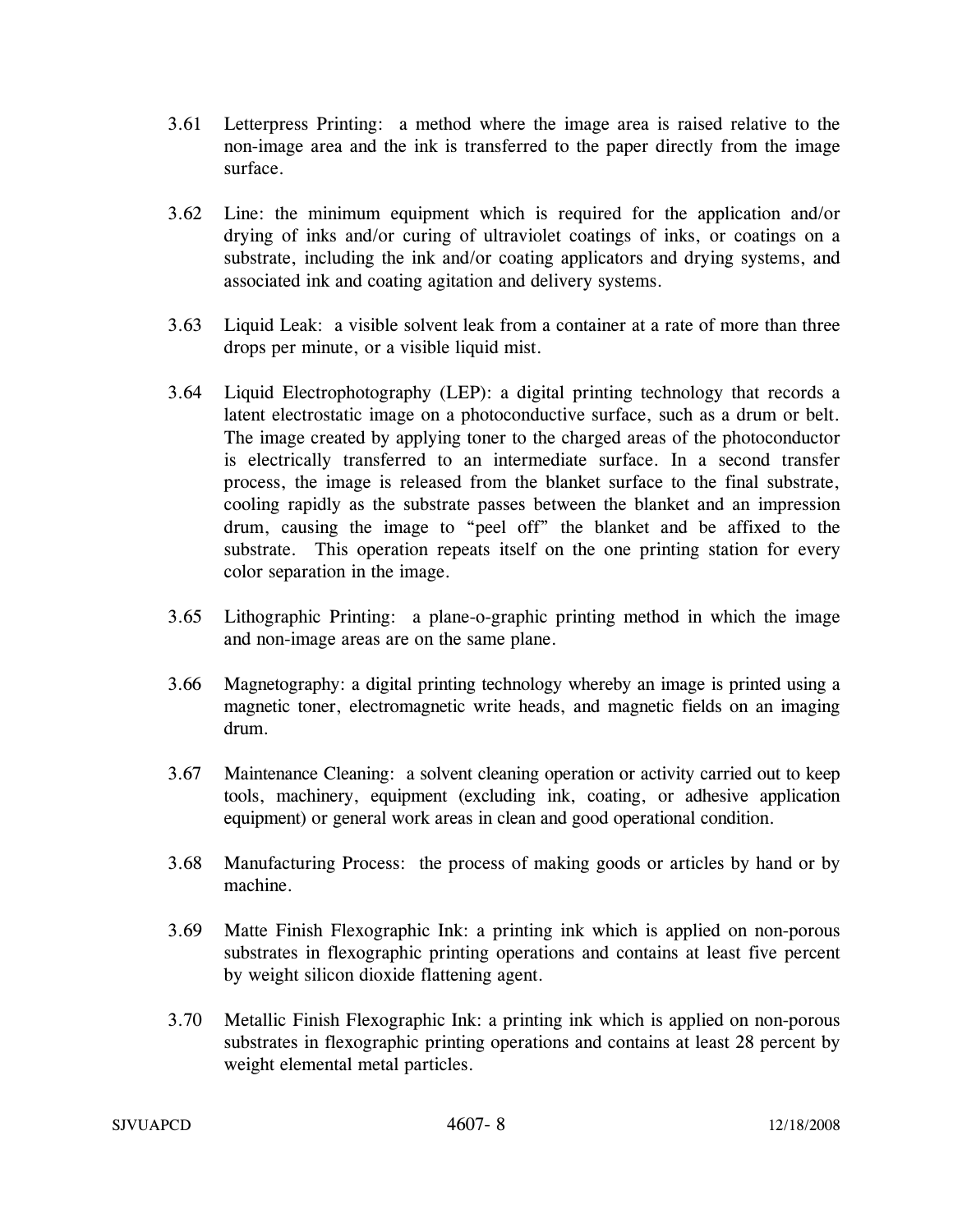- 3.71 Metallic Ink: ink containing at least 50 grams of elemental metal particles per liter of ink (0.4 lb/gal) as applied and which is not used in the manufacture of an electronic circuit.
- 3.72 Non-Absorbent Container: a container made of non-porous material that does not allow the migration of solvents through it.
- 3.73 Non-Atomized Solvent Flow: solvents in the form of a liquid stream without the introduction of any propellant.
- 3.74 Non-heatset Ink: an ink which dries by oxidation and/or absorption into the substrate without use of heat from dryers or ovens.
- 3.75 Non-Leaking Container: a container without liquid leak.
- 3.76 Non-porous Substrate: any substrate whose surface prevents penetration by water, including but not limited to foil, polyethylene, polypropylene, cellophane, metalized polyester, nylon, and polyethylene terephthalate (mylar), paper or paperboard coated with non-porous surface. Clay coated printing paper as defined by the American Paper Institute Classification System, and paperboard coated with clay to prevent water penetration, shall be considered non-porous substrates.
- 3.77 Offset Lithographic Printing: a plane-o-graphic method in which the image and non-image areas are on the same plane and the ink is offset from a plate to a rubber blanket, and then from the blanket to the substrate.
- 3.78 On-Press Component: a part, component, or accessory of a press that is cleaned while still being physically attached to the press.
- 3.79 Operation: any physical action resulting in a change in the location, form, or physical properties of a material, or any chemical action resulting in a change in the chemical composition or the chemical or physical properties of a material.
- 3.80 Operator: includes but is not limited to any person who owns, leases, supervises, or operates a facility and/or equipment.
- 3.81 Organic Solvent: the same as "Solvent."
- 3.82 Organic Solvent Cleaning: as defined in Rule 4663 (Organic Solvent Cleaning, Storage, and Disposal).
- 3.83 Packaging Gravure: gravure printing on paper, paperboard, foil, film, or other substrates which are to be used to produce containers or packages.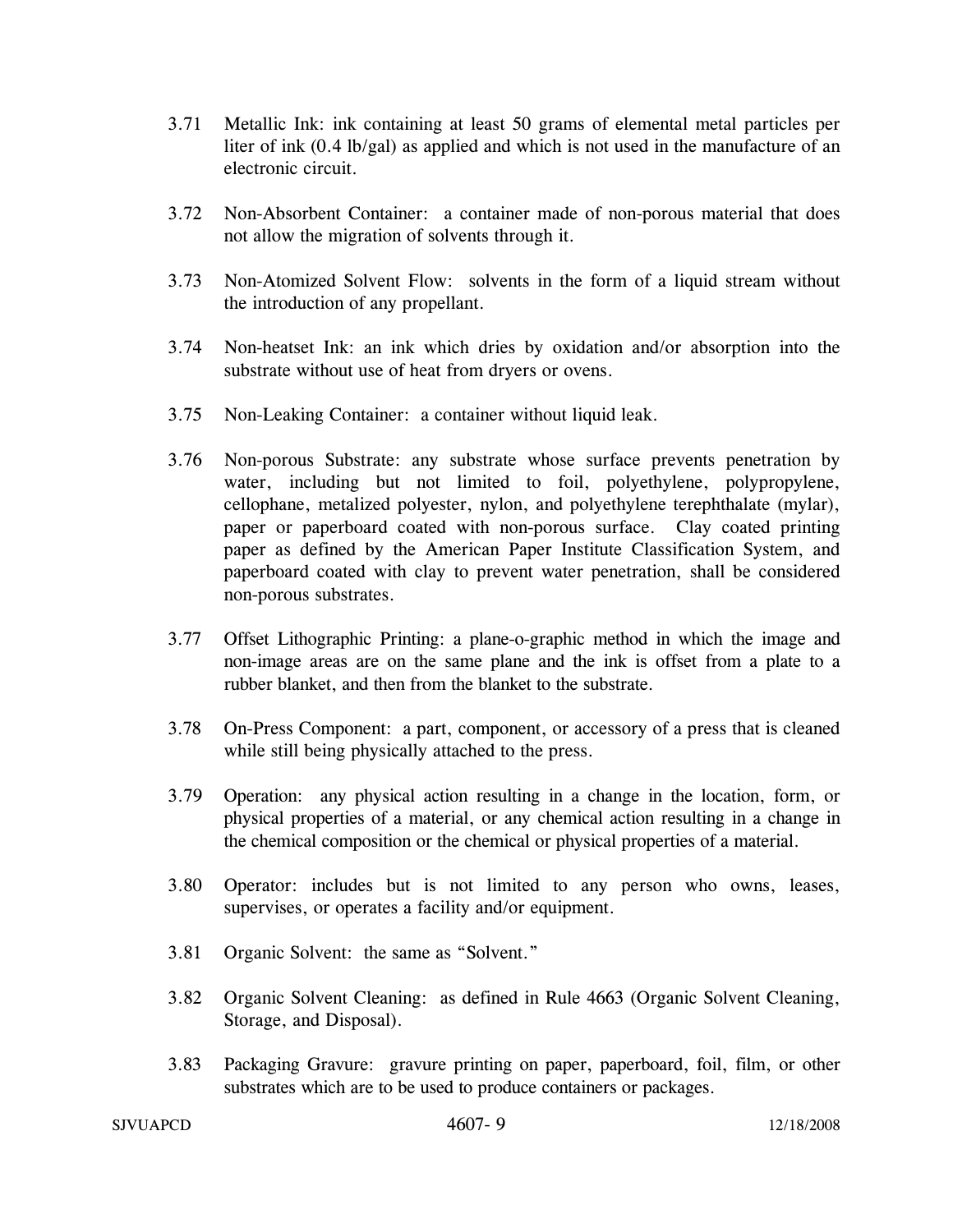- 3.84 Pantone Ink: a printing ink created for color matching by combination of process inks.
- 3.85 Paper Coating: any coating applied on or impregnated into paper, including, but not limited to, adhesive tapes and labels, book covers, post cards, office copier paper, drafting paper, and pressure sensitive tapes.
- 3.86 Plastisizer: a material used to keep plastic material soft and viscous.
- 3.87 Plastisol: a coating that is a liquid dispersion of small particles of resins and plastisizers that are fused to become a plastic.
- 3.88 Porous Substrate: a substrate whose surface does not prevent penetration by water, including but not limited to, paper, paperboard, and any paper product coated with a porous material.
- 3.89 Process Ink: in printing, the hues: yellow, magenta, and cyan, plus black in the four-color print process.
- 3.90 Proof Press: a press used only for printing a sample copy of a graphic art product to check the quality of print, color reproduction and editorial content.
- 3.91 Propellant: any gas, including air, in a pressure container for expelling the contents when the pressure is released.
- 3.92 Publication Gravure: gravure printing on a substrate which is subsequently formed into books, magazines, catalogs, brochures, directories, newspaper supplements or other types of printed materials.
- 3.93 Removable Press Component: a part, component, or accessory of a press that is physically attached to the press but is disassembled and removed from the press prior to being cleaned. Rollers, blankets, metering rollers, fountains, impression cylinders and plates shall not be considered as removable press components.
- 3.94 Repair Cleaning: a solvent cleaning operation or activity carried out during a repair process.
- 3.95 Repair Process: the process of returning a damaged object or an object not operating properly to good condition.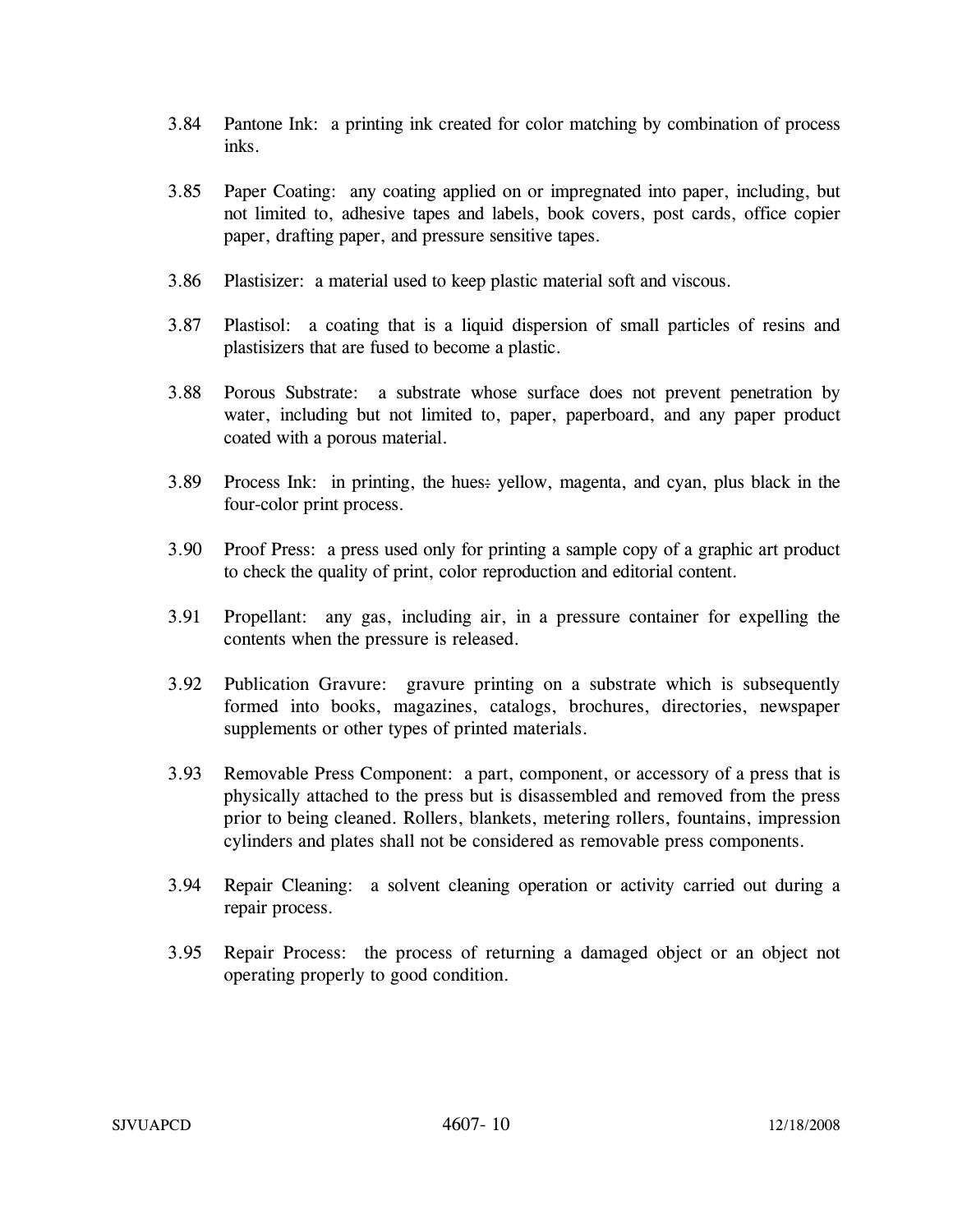- 3.96 Research and Development: a facility or portion thereof used to further the development of useful materials, devices, systems, or methods, including, but not limited to, design, development, and improvement of prototypes and processes. Research and development does not include the manufacturing process itself.
- 3.97 Resists: inks that are screen printed to form the required patterns, alphabets, numerals, designs, or symbols on the surface of the substrate; protect the screen printed or covered surface from the subsequent application of etching or plating solution; and are later removed from the substrate by a resist stripper. Resist applications include, but are not limited to, etched electronic circuits, display screens, chemical milling of parts, nameplates and signage.
- 3.98 Roll Coater: a type of application equipment in which a series of mechanical rollers form a thin coating film on the surface of a roller, which is subsequently applied to a substrate by moving the substrate underneath the roller.
- 3.99 Roller Wash: a solvent used to remove ink from the rollers of a press.
- 3.100 SCAQMD: South Coast Air Quality Management District.
- 3.101 Screen Printing: a commercial and industrial printing technique which involves the passage of a printing medium, such as ink, through a taut web or fabric to which a refined form of stencil has been applied. The stencil openings determine the form and dimension of the imprint.
- 3.102 Screen Printing Metallic Ink: an ink used in screen printing that contains greater than 50 grams of elemental metal per liter  $(0.4 \text{ lb/gal})$  of ink as applied.
- 3.103 Sign Ink/Coating: an ink or coating used in screen printing indoor and outdoor signs (excluding structural components) and murals, including lettering enamels, poster colors, copy blockers, and bulletin enamels.
- 3.104 Solvent: as defined in Rule 4663 (Organic Solvent Cleaning, Storage, and Disposal).
- 3.105 Solvent Flushing: the use of a solvent to remove uncured adhesives, uncured inks, uncured coatings, or contaminants from the internal surfaces and passages of equipment by flushing solvent, by a non-atomized solvent flow, through the equipment.
- 3.106 Specialty Flexographic Printing: a flexographic printing on polyethylene or polypropylene food packaging, fertilizer bags, or liquid-tight food containers.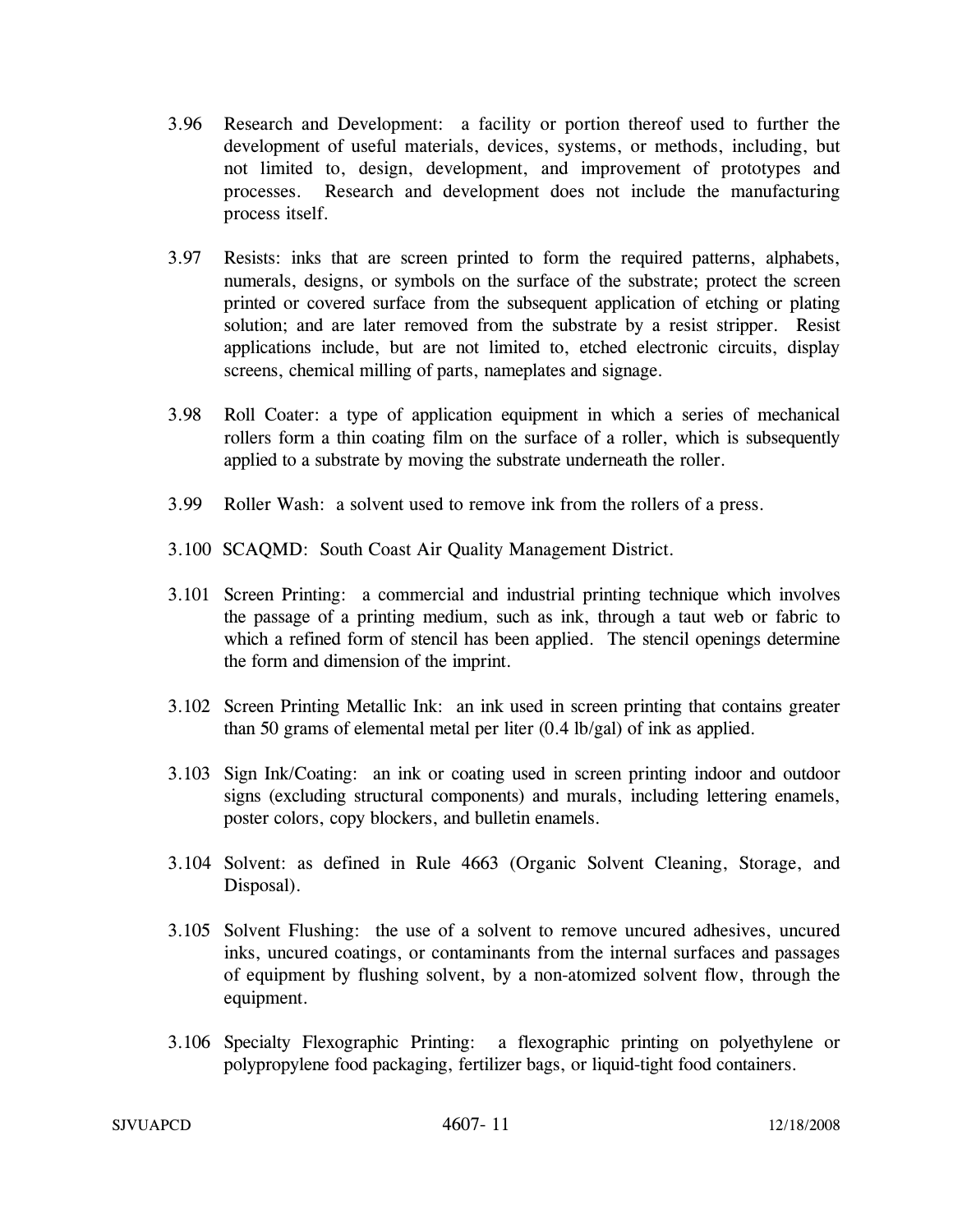- 3.107 Specialty Gravure Printing: printing that uses the gravure process for production of wall and floor covering, decorated household paper products such as towels and tissues, cigarette filter tips, vinyl upholstery, woodgrains, and a wide variety of other products.
- 3.108 Specialty Ink: an ink that is applied only on non-porous substrates in flexographic printing operations, and is either:
	- 3.108.1 a metallic ink that contains at least 28 percent elemental metallic powder, by weight; or
	- 3.108.2 a matte finish ink containing at least 5 percent silicon dioxide flattening agent, by weight.
- 3.109 Stationary Source: as defined in Rule 2201 (New and Modified Stationary Source Review Rule).
- 3.110 Stereolithography: a type of printing process that employs a system using a light to solidify photocurable resins in a desired configuration in order to produce a 3-dimensional object.
- 3.111 Stripping: the use of solvent to remove material such as cured adhesives, cured inks, cured or dried paint, cured or dried paint residue or temporary protective coating.
- 3.112 Substrate Retention Factor: a fraction, expressed in percent, of VOCs in lithographic inks which is retained in the substrate when the inks dry by adsorption or absorption.
- 3.113 Surface Preparation: the removal of contaminants from a surface prior to the application of coatings, inks, or adhesives or before proceeding to the next step of a manufacturing process.
- 3.114 Thermography: a digital printing technology that creates an image via a chemical reaction that occurs when portions of a thermal-coated substrate are subjected to heat. Thermographic technologies include but are not limited to thermal wax transfer, multi-bit thermal wax transfer, and dye sublimation.
- 3.115 Thinner: a solvent that is used to dilute coatings or inks to reduce viscosity, color strength, and solids, or to modify drying conditions.
- 3.116 Ultraviolet (UV) Ink: an ink which dries by polymerization reaction by ultraviolet or electron beam radiation.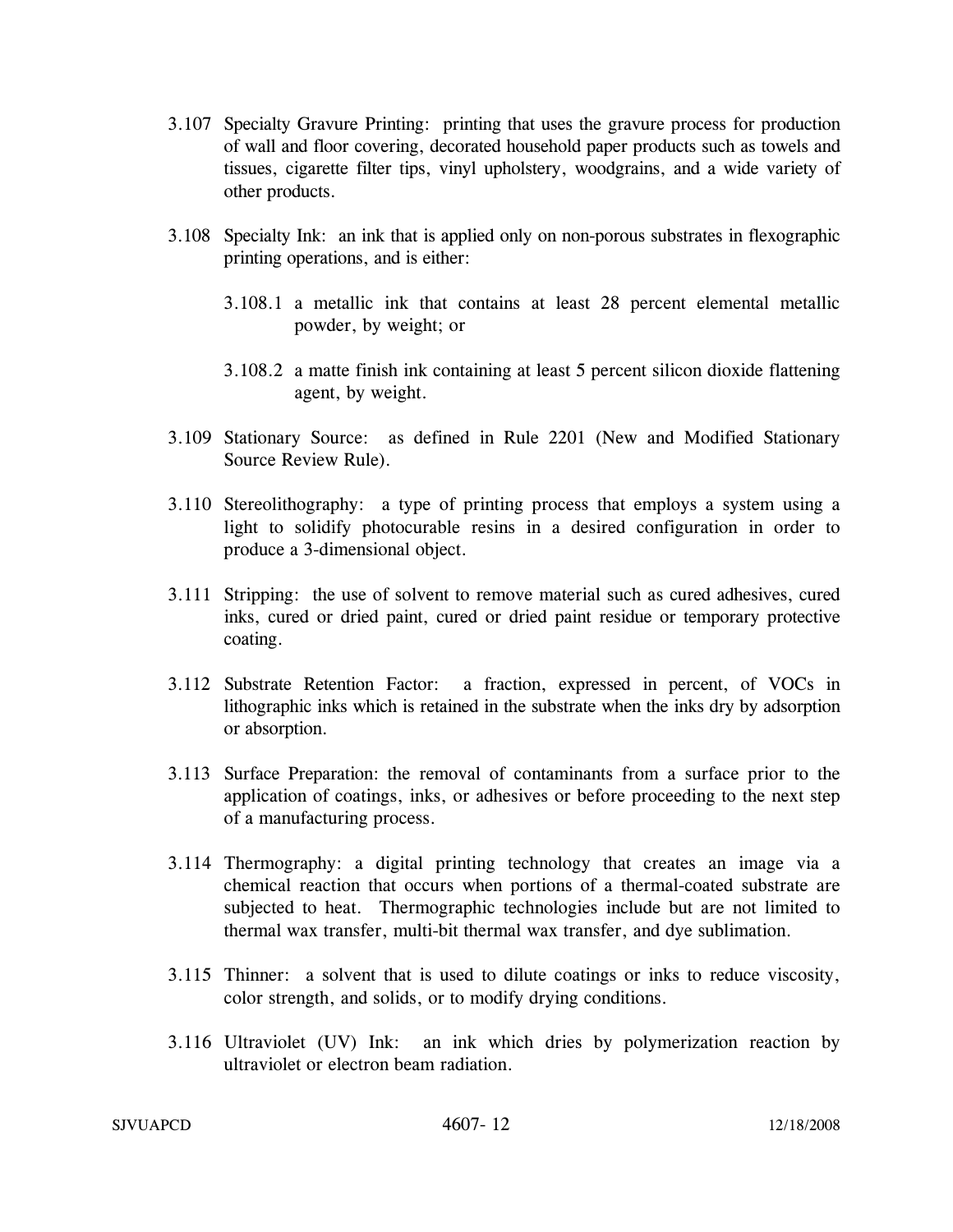- 3.117 Viscosity Reducer: an organic solvent which is added to an adhesive, coating or ink to make it more fluid.
- 3.118 Volatile Organic Compounds (VOCs): as defined in Rule 1020 (Definitions).
- 3.119 Wash Primer: a material used to clean and/or to activate surfaces of paper or fabric that contains no more than 5 percent, by weight, solid materials.
- 3.120 Waste Solvent Material: any solvent which may contain dirt, oil, metal particles, sludge, and/or waste products, or wiping material containing VOCs including, but not limited to, paper, cloth, sponge, rag, or cotton swab used in organic solvent cleaning.
- 3.121 Water Slide Decal: a decal that is screen printed onto treated paper stock and is removable from the stock by the dissolution of an underlying water- soluble adhesive or similar carrier.
- 3.122 Web: a continuous sheet of substrate.
- 3.123 Web Feed: an automatic system which supplies substrates from a web.
- 3.124 Web Splicing Adhesive: an adhesive used to join two continuous rolls of substrate materials.
- 3.125 Wipe Cleaning: a solvent cleaning activity performed by hand rubbing an absorbent material such as a rag, paper, sponge, brush, or cotton swab containing solvent.
- 4.0 Exemptions
	- 4.1 The requirements of this rule, except for the recordkeeping requirements of Section 6.1, shall not apply to the following operations:
		- 4.1.1 Effective until December 31, 2009, any graphic arts printing operation which emits less than 400 pounds of VOC per calendar month.
		- 4.1.2 On and after January 1, 2010 any graphic arts printing operation that emits less than 200 pounds of VOC per 12 rolling consecutive calendar months.
		- 4.1.3 Blanket repair materials used in containers of four (4) fluid ounces or less.
		- 4.1.4 Digital printers and digital printing operations.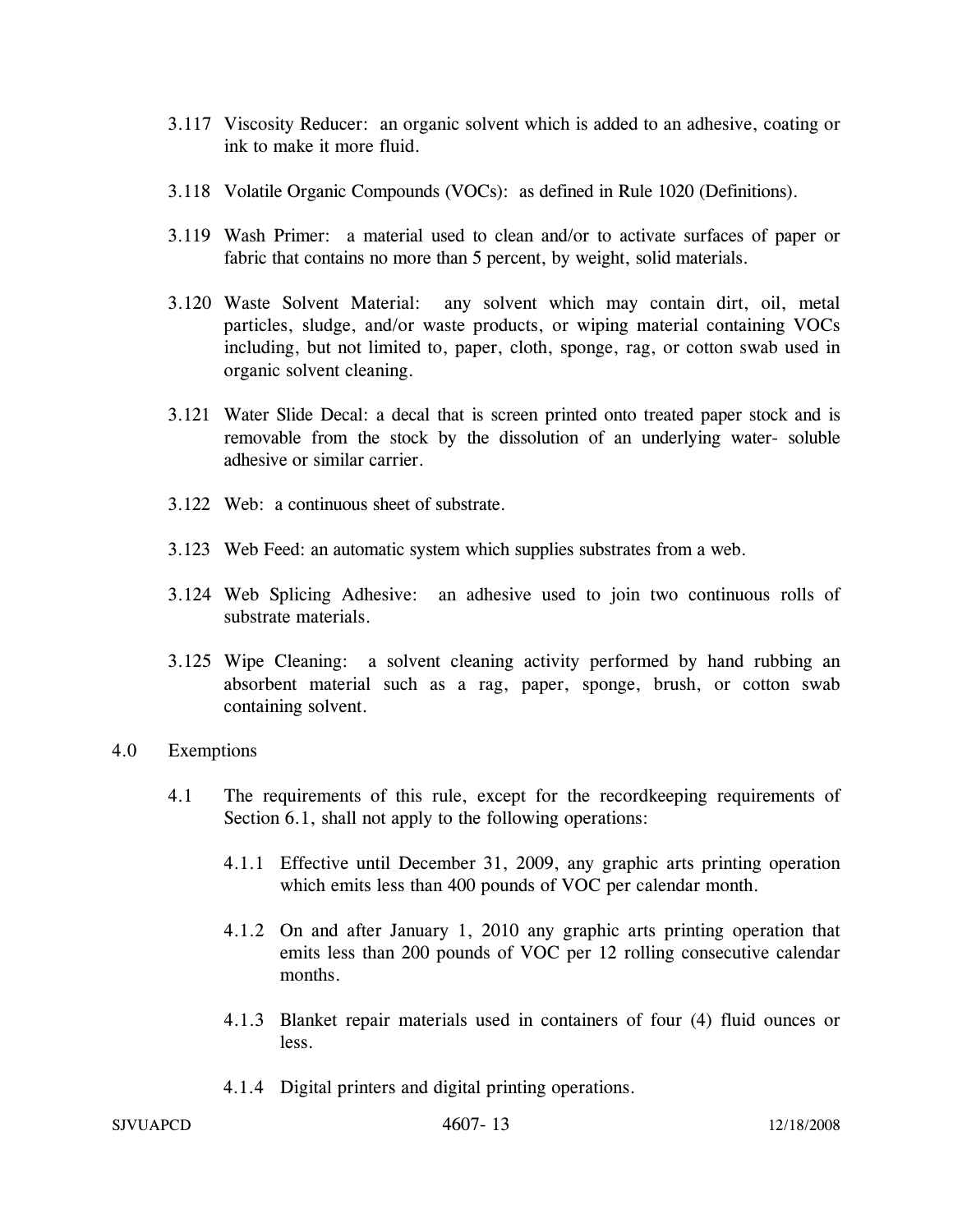- 4.2 The exemptions in Section 4.1 shall not apply to paper, film, foil, or fabric coating operations as defined in Section 3.0.
- 4.3 The requirements of this rule shall not apply to:
	- 4.3.1 Proof presses;
	- 4.3.2 Aerosol adhesives;
	- 4.3.3 The application of coatings and use of cleaning solvents in creating fine arts paintings;
	- 4.3.4 Stripping of cured coatings, cured adhesives, and cured inks, except the stripping of such materials from spray application equipment;
	- 4.3.5 Cleaning operations in printing pre-press or graphic arts pre-press areas, including the cleaning of film processors, color scanners, plate processors, film cleaning, and plate cleaning.
- 4.4 The provisions of Section 5.5 shall not apply to the application of coatings via aerosol products, as defined in Section 3.0.
- 4.5 The VOC content limits of Table 7 shall not apply to cleaning in laboratory tests and analyses, or bench scale or research and development projects.
- 5.0 Requirements
	- 5.1 Graphic Arts Printing Operation

An operator performing a graphic arts printing operation, not subject to Section 5.2, 5.3, 5.4, or 5.5, shall not use graphic arts materials in excess of the VOC content limits in Table 1 and Table 2, in accordance with the corresponding effective date.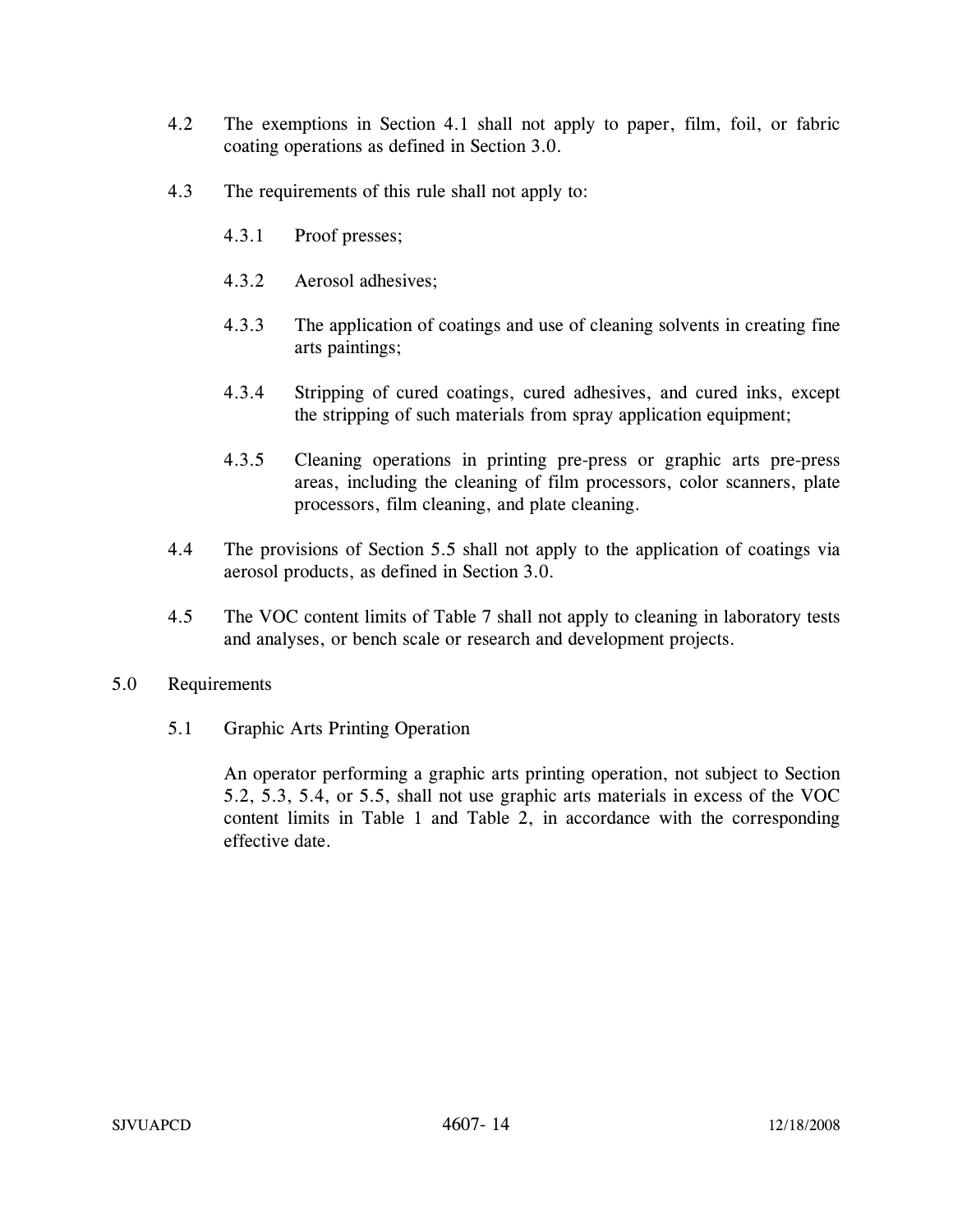| Table 1                    |                                                       |                                                       |  |  |  |  |
|----------------------------|-------------------------------------------------------|-------------------------------------------------------|--|--|--|--|
|                            | VOC Content Limits for Inks, Coatings, and Adhesives  |                                                       |  |  |  |  |
|                            | Grams of VOC per liter                                | Grams of VOC per liter                                |  |  |  |  |
| Material                   | (lb/gal), less water and<br>less exempt compounds, as | (lb/gal), less water and<br>less exempt compounds, as |  |  |  |  |
|                            | applied, effective through                            | applied, effective on and                             |  |  |  |  |
|                            | December 31, 2009                                     | after January 1, 2010                                 |  |  |  |  |
| Flexographic Ink on Porous |                                                       |                                                       |  |  |  |  |
| Substrates Ink             | 300(2.5)                                              | 225(1.88)                                             |  |  |  |  |
| All Other Inks             | 300(2.5)                                              | 300(2.5)                                              |  |  |  |  |
| Coatings                   | 300(2.5)                                              | 300(2.5)                                              |  |  |  |  |
| Adhesives                  | 150(1.25)                                             | 150(1.25)                                             |  |  |  |  |
| Web Splicing Adhesives     | 300(2.5)                                              | 150(1.25)                                             |  |  |  |  |

| Table 2<br><b>VOC Content Limits for Fountain Solution</b>                                                                                                          |   |     |  |  |  |  |
|---------------------------------------------------------------------------------------------------------------------------------------------------------------------|---|-----|--|--|--|--|
| Percent VOC by Volume,<br>Percent VOC by Volume,<br>effective on and after<br>effective through<br>December 31, 2009<br><b>Fountain Solution</b><br>January 1, 2010 |   |     |  |  |  |  |
| Heatset Web Offset Lithographic                                                                                                                                     | 8 | 1.6 |  |  |  |  |
| Coldset Web Offset Lithographic                                                                                                                                     |   | 5.0 |  |  |  |  |
| Sheet-fed Offset Lithographic<br>with maximum sheet size greater                                                                                                    |   |     |  |  |  |  |
| than $11 \times 17$ inches                                                                                                                                          |   | 5.0 |  |  |  |  |
| <b>All Other Presses</b>                                                                                                                                            |   | 8.0 |  |  |  |  |

## 5.2 Flexographic Specialty Ink

5.2.1 An operator using a flexographic printing operation shall not use a specialty ink in excess of the VOC content limit in Table 3, and shall not use more than 2 gallons of specialty inks in a calendar day and 120 gallons of specialty inks in a calendar year.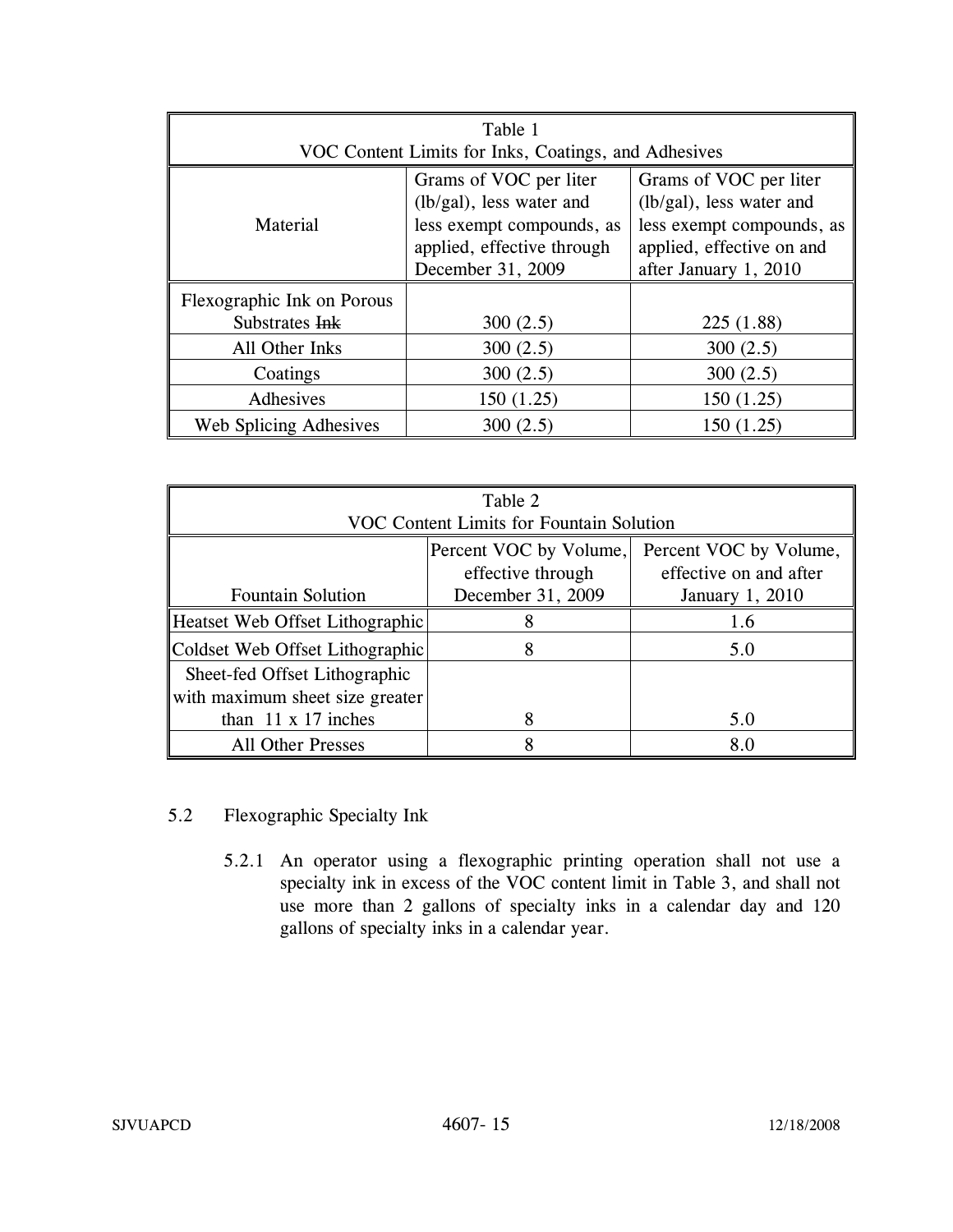| Table 3                                                              |                                                                                                          |                           |  |  |  |  |
|----------------------------------------------------------------------|----------------------------------------------------------------------------------------------------------|---------------------------|--|--|--|--|
|                                                                      | VOC Content Limits for Flexographic Specialty Ink                                                        |                           |  |  |  |  |
|                                                                      | Grams of VOC per liter<br>(lb/gal), less water and<br>less exempt compounds,<br>as applied, effective on |                           |  |  |  |  |
| Material                                                             | December 31, 2009                                                                                        | and after January 1, 2010 |  |  |  |  |
| Metallic Ink                                                         | 485 $(4.1)$                                                                                              | 460(3.8)                  |  |  |  |  |
| Matte Finish Ink                                                     | 535(4.5)                                                                                                 | 535(4.5)                  |  |  |  |  |
| Metallic Ink and Matte<br>Finish Ink on Flexible<br>Package Printing |                                                                                                          | 383 (3.2)                 |  |  |  |  |

- 5.2.2 On and after January 1, 2009, facilities with the potential to emit or with actual emissions of at least 10 tons VOC in any calendar year shall not use specialty inks with VOC content greater than 300 grams VOC per liter, less water and exempt compounds, as applied.
- 5.3 Coldset Web Offset Lithographic Fountain Solution

On and after January 1, 2010, an operator performing coldset web offset lithographic printing shall use fountain solution with that is five percent alcohol substitute or less, by weight, and shall have no alcohol in the fountain solution.

5.4 Screen Printing Operation

An operator using a screen printing operation shall not use graphic arts materials in excess of the VOC content limits, as applied, in Table 4.

| Table 4                                                              |                                             |  |  |
|----------------------------------------------------------------------|---------------------------------------------|--|--|
| VOC Content Limits for Screen Printing Inks, Coatings, and Adhesives |                                             |  |  |
|                                                                      | Grams of VOC per liter (lb/gal), less water |  |  |
| Material                                                             | and less exempt compounds                   |  |  |
| Inks and Coatings                                                    | 400(3.3)                                    |  |  |
| Adhesives                                                            | 150(1.25)                                   |  |  |
| <b>Resists</b>                                                       | 600(5.0)                                    |  |  |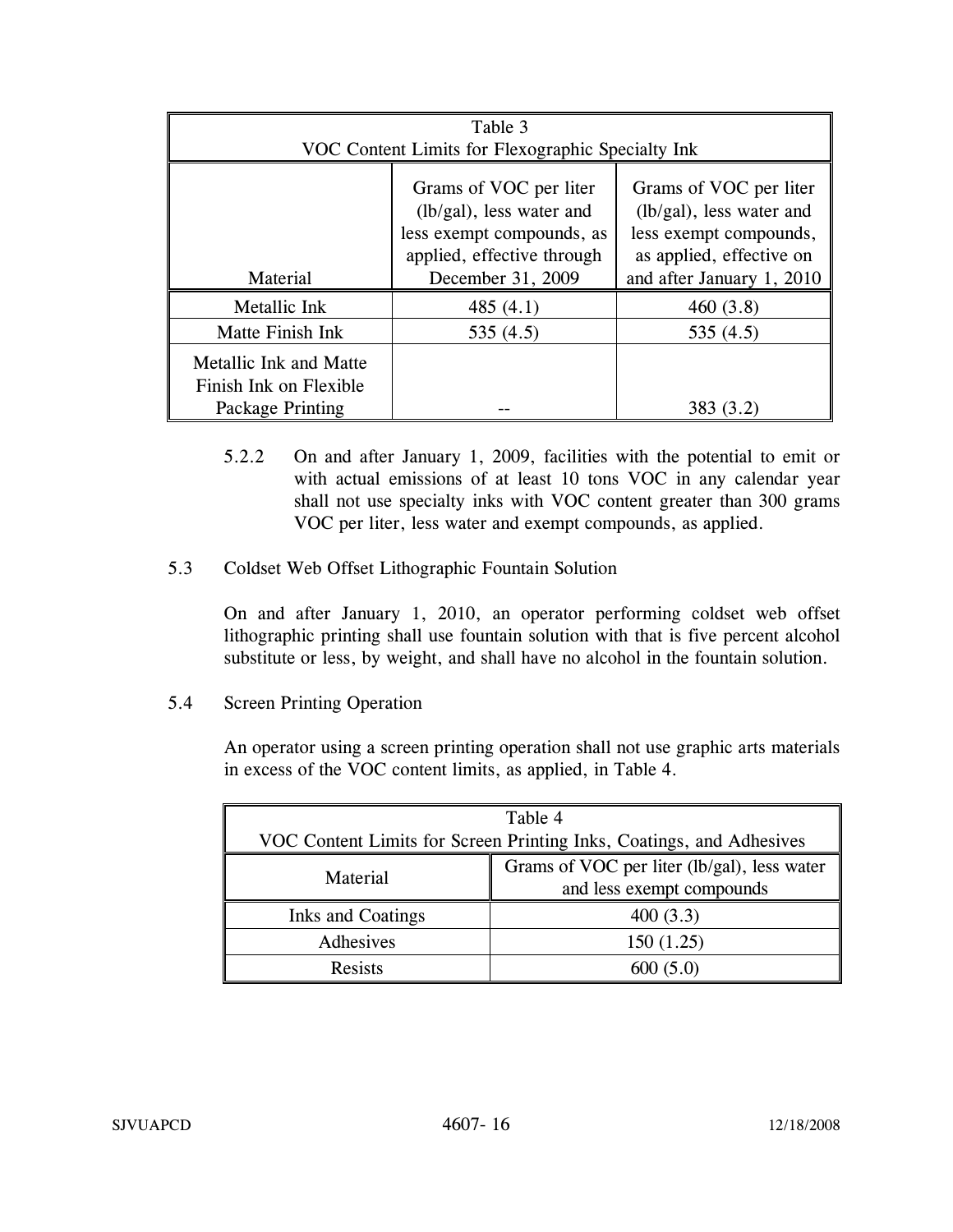- 5.5 Paper, Film, Foil, or Fabric Coating Operation
	- 5.5.1 An operator using a paper, film, foil, or fabric coating operation shall not use any coating or wash primer in excess of the VOC content limits, as applied, in Table 5.

| Table 5     |                                                                                       |                                                                                       |  |  |  |
|-------------|---------------------------------------------------------------------------------------|---------------------------------------------------------------------------------------|--|--|--|
|             | VOC Content Limits of Paper, Film, Foil, or Fabric Coating and Wash Primer            |                                                                                       |  |  |  |
|             | <b>VOC Content Limit. Effective</b>                                                   | VOC Content Limit. Effective                                                          |  |  |  |
| Material    | through December 31, 2009                                                             | on and after January 1, 2010                                                          |  |  |  |
| Coating     | 265 gm/liter $(2.2 \text{ lb/gal})$ of<br>coating, less water and exempt<br>compounds | 265 gm/liter $(2.2 \text{ lb/gal})$ of<br>coating, less water and exempt<br>compounds |  |  |  |
| Wash Primer | 265 gm/liter $(2.2 \text{ lb/gal})$ of<br>material                                    | 265 gm/liter $(2.2 \text{ lb/gal})$ of<br>material                                    |  |  |  |
| Plastisols  |                                                                                       | $20$ gm/liter $(0.16$ lb/gal)                                                         |  |  |  |

- 5.5.2 On and after January 1, 2010, an operator performing pressure sensitive tape and label surface coating operations shall not use any VOC content materials or combinations of materials that exceed a VOC content of either 0.20 kg of VOC/kg of solids (0.20 lb VOC/lb of solids), as applied, or an additional limit of 0.067 kg VOC/kg of coating (0.067 lb of VOC/lb of coating), as applied.
- 5.6 Approved VOC Emission Control System
	- 5.6.1 Heatset Web Offset Lithographic or Letterpress

On and after January 1, 2010, an operator performing heatset web offset lithographic or letterpress printing that has greater than 25 tpy potential to emit prior to controls shall use an add-on control device, on the dryers, as follows:

- 5.6.1.1 Heatset web offset lithographic or letterpress printer control device installed prior to December 31, 2008 shall have an overall capture control efficiency of 90%.
- 5.6.1.2 Heatset web offset lithographic or letterpress printer control device installed after December 31, 2008 shall have an overall capture control efficiency of 95%.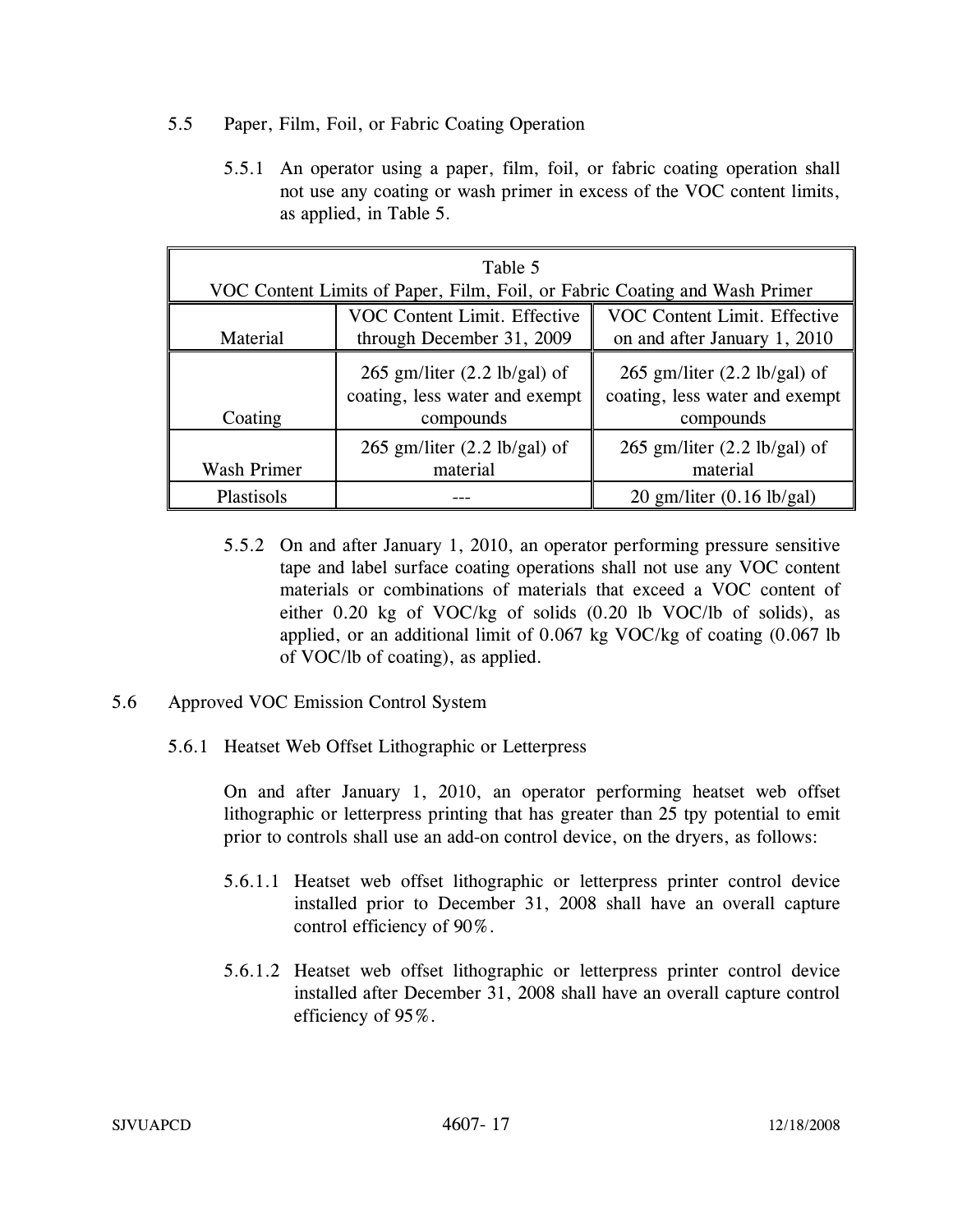- 5.6.2 In lieu of compliance with Sections 5.1, 5.2, 5.3, 5.4, 5.5, 5.7, or 5.8 an operator may use a VOC emission control system. The VOC emission control system must meet all of the following requirements:
	- 5.6.2.1 The VOC emission control system shall be approved, in writing, by the APCO.
	- 5.6.2.2 During continuous operation, not to exceed 24 hours, the VOC emission control system shall have a minimum overall VOC capture and control efficiency as specified in Table 6, in accordance with the corresponding effective date;

| Table 6<br>VOC Emission Control System Overall Capture and Control Efficiency |                                                                                                       |                                                                                                          |  |  |  |
|-------------------------------------------------------------------------------|-------------------------------------------------------------------------------------------------------|----------------------------------------------------------------------------------------------------------|--|--|--|
| Process                                                                       | Overall VOC capture and<br>control efficiency %, by<br>weight, effective through<br>December 31, 2009 | Overall VOC capture and<br>control efficiency %, by<br>weight, effective on and<br>after January 1, 2010 |  |  |  |
| <b>Flexible Package Printing</b><br>(All Technologies)                        | 67%                                                                                                   | 80%                                                                                                      |  |  |  |
| <b>Publication Gravure</b>                                                    | 75%                                                                                                   | 85%                                                                                                      |  |  |  |
| <b>Other Printing Operations</b>                                              | 67%                                                                                                   | 75%                                                                                                      |  |  |  |
| Paper, Film, Foil, or Fabric<br><b>Coating Operations</b>                     | 86%                                                                                                   | $90\%$                                                                                                   |  |  |  |

- 5.6.2.3 The collection system shall vent all drying oven exhaust to the control device and shall have one or more inlets for collection of fugitive emissions; and
- 5.6.2.4 The VOC emission control system shall reduce VOC emissions, at all times, to a level that is not greater than the emissions which would have been achieved through the use of compliant materials, compliant equipment or compliant work practices in Sections 5.1, 5.2, 5.3, 5.4, 5.5, 5.7, or 5.8.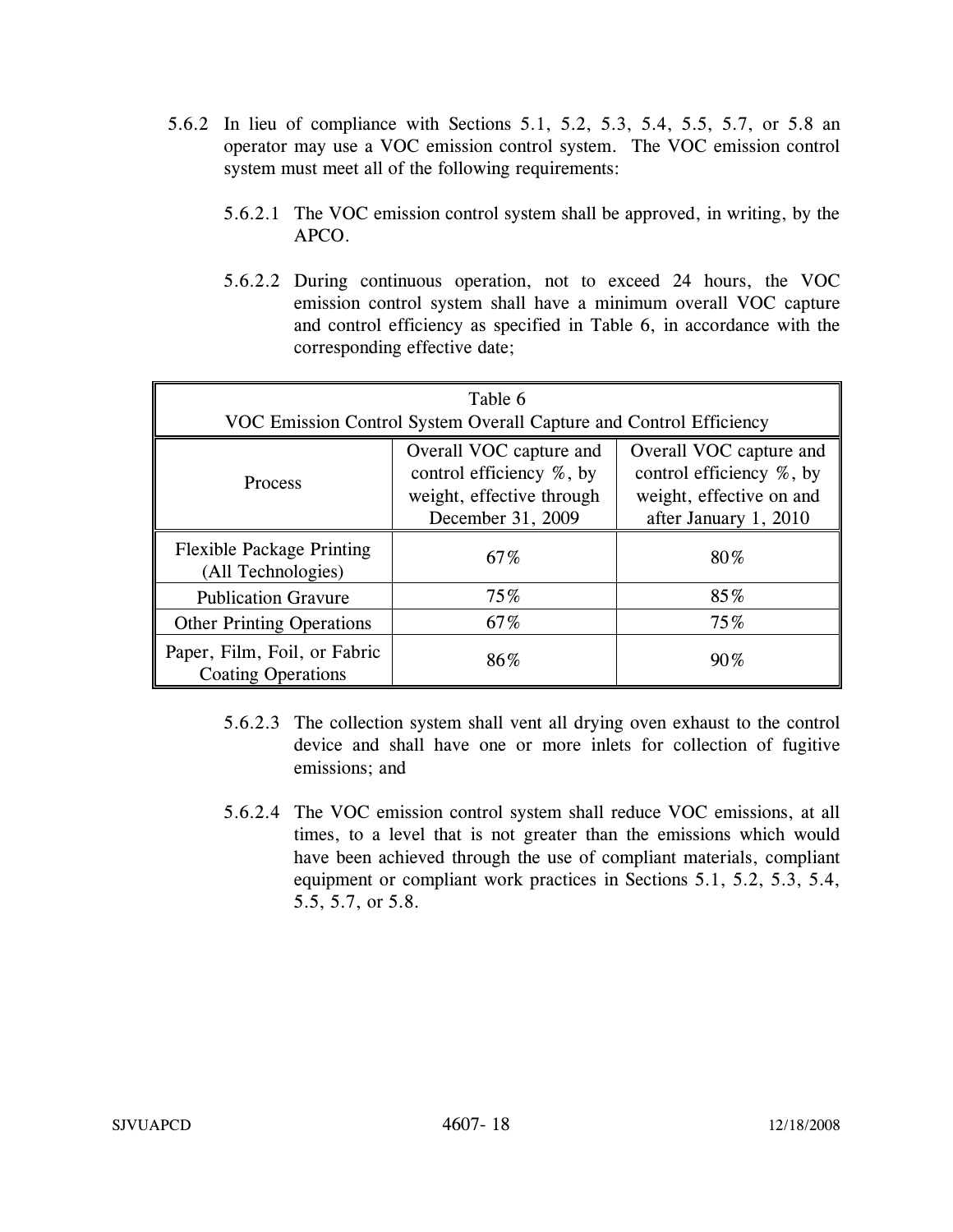## 5.7 Coating Application Equipment

No operator shall apply coatings unless coatings are applied with equipment operated according to manufacturer's specifications, and only by the use of one of the following types of coating application equipment:

- 5.7.1 Flow coater,
- 5.7.2 Roll coater,
- 5.7.3 Dip coater,
- 5.7.4 Foam coater,
- 5.7.5 Die coater,
- 5.7.6 Hand application methods, or
- 5.7.7 High-volume, low- pressure (HVLP) spray for air dried coatings
	- 5.7.7.1 For HVLP spray guns manufactured prior to January 1, 1996, the end user shall demonstrate that the gun meets HVLP spray equipment standards. Satisfactory proof will be either in the form of manufacturer's published technical material or by a demonstration using a certified air pressure tip gauge, measuring the air atomizing pressure dynamically at the center of the air cap and at the air horns.
	- 5.7.7.2 A person shall not sell or offer for sale for use within the District any HVLP spray gun without a permanent marking denoting the maximum inlet air pressure in psig at which the gun will operate within the parameters specified in Section 3.0.
- 5.7.8 Other coating application methods which are demonstrated to the APCO to be capable of achieving at least 65 percent transfer efficiency as determined in accordance with Section 6.4. Prior written approval from the APCO shall be obtained for each alternative method used.
- 5.7.9 In lieu of complying with Sections 5.6.1 through 5.6.8, an operator may control emissions from the coating application equipment with a VOC emission control system that meets the requirements of Section 5.6.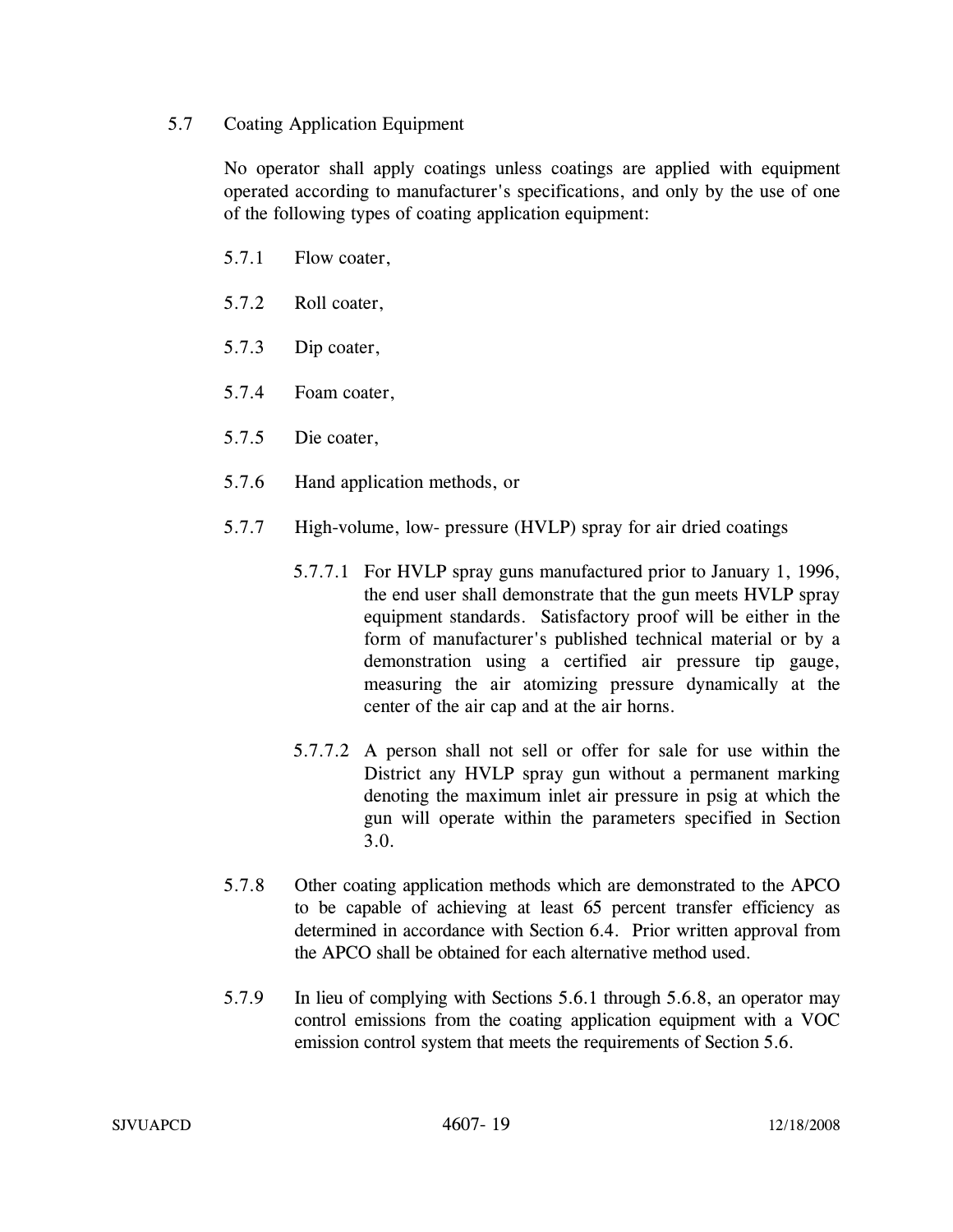# 5.8 Organic Solvent Cleaning

5.8.1 An operator shall not use organic solvents for cleaning operations that exceed the VOC content limits specified in Table 7 in accordance with the corresponding effective date.

| Table 7<br>VOC Content Limits for Solvent Cleaning                                                        |                                                                                                                         |                                                                                                                            |  |  |  |  |
|-----------------------------------------------------------------------------------------------------------|-------------------------------------------------------------------------------------------------------------------------|----------------------------------------------------------------------------------------------------------------------------|--|--|--|--|
| Type of Solvent Cleaning Operation                                                                        | <b>VOC Content</b><br>Limit Grams of<br>VOC/liter of<br>material (lb/gal),<br>effective through<br>December 31,<br>2009 | <b>VOC Content</b><br>Limit Grams of<br>VOC/liter of<br>material (lb/gal),<br>effective on and<br>after January 1,<br>2010 |  |  |  |  |
| A. Product Cleaning During Manufacturing Process; or<br>Surface Preparation for Coating, Ink, or Adhesive |                                                                                                                         |                                                                                                                            |  |  |  |  |
| Application                                                                                               | 25(0.21)                                                                                                                | 25(0.21)                                                                                                                   |  |  |  |  |
| B. Repair and Maintenance Cleaning                                                                        | 25(0.21)                                                                                                                | 25(0.21)                                                                                                                   |  |  |  |  |
| C. Cleaning of Coating or Adhesive Application<br>Equipment                                               | 25(0.21)                                                                                                                | 25(0.21)                                                                                                                   |  |  |  |  |
| D. Cleaning of Ink Application Equipment                                                                  |                                                                                                                         |                                                                                                                            |  |  |  |  |
| 1. General                                                                                                | 25(0.21)                                                                                                                | 25(0.21)                                                                                                                   |  |  |  |  |
| 2. Flexographic Printing                                                                                  | 25(0.21)                                                                                                                | 25(0.21)                                                                                                                   |  |  |  |  |
| 3. Specialty Flexographic Printing                                                                        | 100(0.83)                                                                                                               | 100(0.83)                                                                                                                  |  |  |  |  |
| 4. Gravure Printing                                                                                       |                                                                                                                         |                                                                                                                            |  |  |  |  |
| 4.1 Publication                                                                                           | 100(0.83)                                                                                                               | 100(0.83)                                                                                                                  |  |  |  |  |
| 4.2 Packaging                                                                                             | 25(0.21)                                                                                                                | 25(0.21)                                                                                                                   |  |  |  |  |
| 5. Lithographic (Offset) or Letterpress Printing                                                          |                                                                                                                         |                                                                                                                            |  |  |  |  |
| 5.1 Roller Wash - Step 1                                                                                  | 500(4.2)                                                                                                                | 100(0.83)                                                                                                                  |  |  |  |  |
| 5.2 Roller Wash - Step 2; Roller Wash - not<br>specified; Blanket Wash, and On-Press<br>Components        | 500(4.2)                                                                                                                | 100(0.83)                                                                                                                  |  |  |  |  |
| 5.3 Removable Press Components                                                                            | 25(0.21)                                                                                                                | 25(0.21)                                                                                                                   |  |  |  |  |
| 6. Screen Printing                                                                                        | 500(4.2)                                                                                                                | 100(0.83)                                                                                                                  |  |  |  |  |
| 7. Ultraviolet Ink/Electron Beam Ink Application<br>Equipment (except screen printing)                    | 650(5.4)                                                                                                                | 100(0.83)                                                                                                                  |  |  |  |  |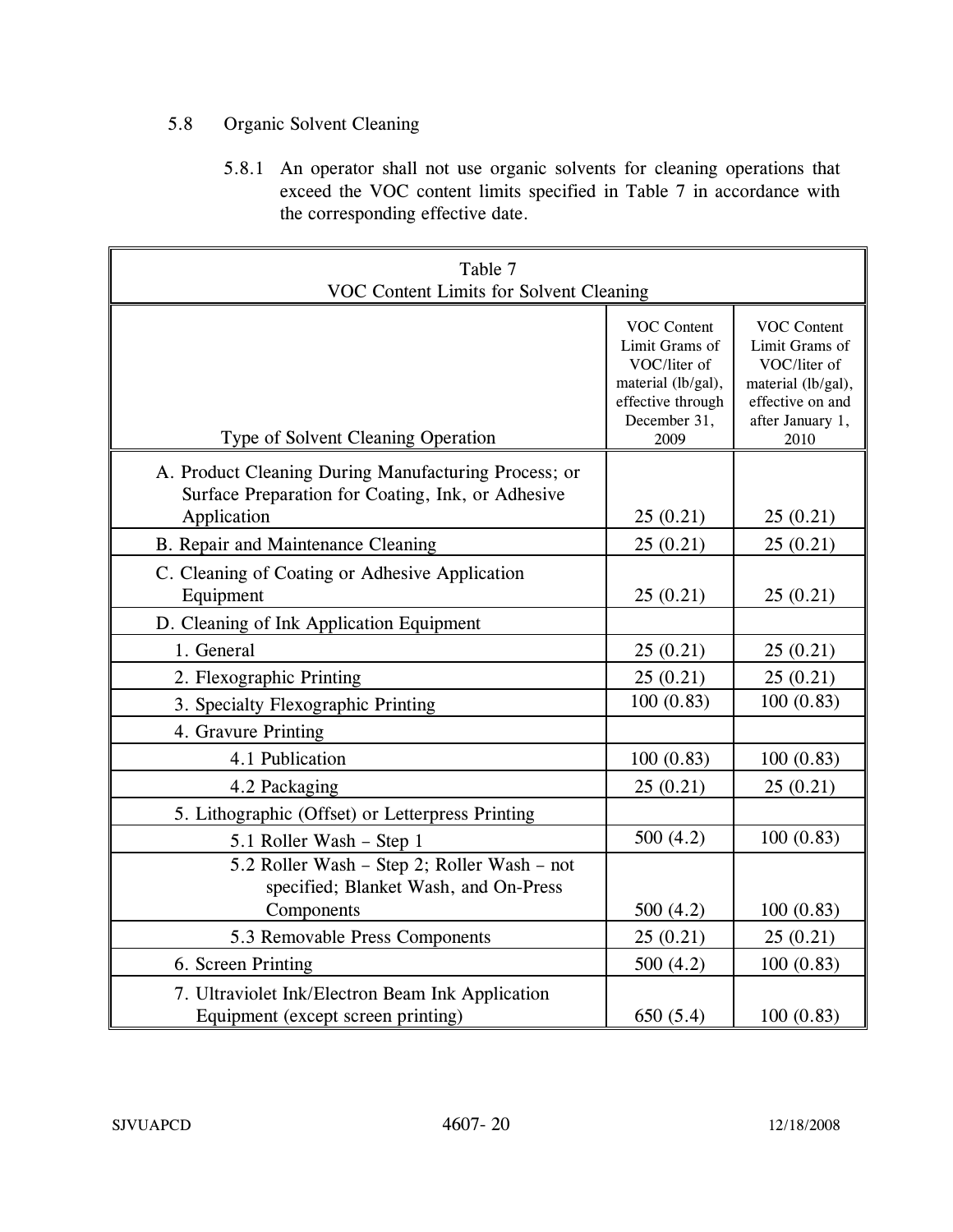5.8.2 An operator performing the following cleaning operations from Table 7 outside of an APCO-approved VOC emission control system and using solvent with VOC content greater than 25 g/L shall meet the requirements of Sections 5.8.3 through 5.8.5, in addition to meeting the applicable VOC content limits of Table 7.

## 5.8.3 Solvent Cleaning Methods

Cleaning activities that use solvents with VOC content greater than 25 grams per liter of material shall be performed by one or more of the following methods:

## 5.8.3.1 Wipe cleaning; or

- 5.8.3.2 Application of solvent from hand-held spray bottles from which solvents are dispensed without a propellant-induced force; or
- 5.8.3.3 Non-atomized solvent flow method in which the cleaning solvent is collected in a container or a collection system which is closed except for solvent collection openings and, if necessary, openings to avoid excessive pressure build-up inside the container; or
- 5.8.3.4 Solvent flushing method in which the cleaning solvent is discharged into a container that is closed except for solvent collection openings and, if necessary, openings to avoid excessive pressure build-up inside the container. The discharged solvent from the equipment must be collected into containers without atomizing into the open air. The solvent may be flushed through the system by air or hydraulic pressure, or by pumping.
- 5.8.4 Solvent shall not be atomized into the open air unless it is vented to a VOC emission control system that complies with Section 5.6. This provision shall not apply to printing operations where the roller or blanket wash is applied automatically and the cleaning of nozzle tips of automated spray equipment systems, except for robotic systems, and cleaning with spray bottles or containers described in Section 5.8.3.2.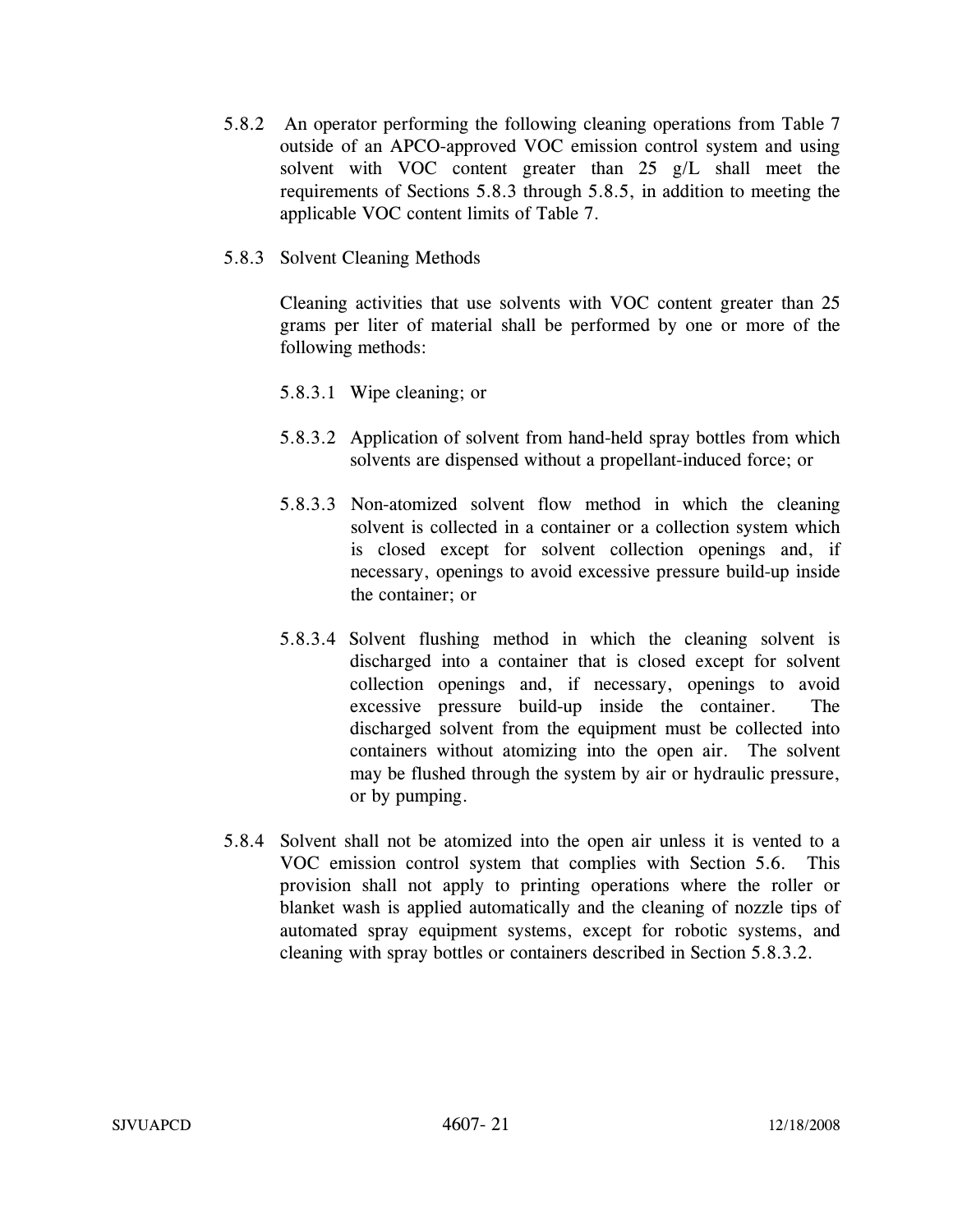- 5.8.5 An operator shall not use VOC-containing materials to clean spray equipment used for the application of coatings, adhesives, or ink, unless an enclosed system or equipment that is proven to be equally effective at controlling emissions is used for cleaning. If an enclosed system is used, it must totally enclose spray guns, cups, nozzles, bowls, and other parts during washing, rinsing and draining procedures, and it must be used according to the manufacturer's recommendations and must be closed when not in use.
- 5.8.6 In lieu of complying with the VOC content limits of Table 7 or the provisions of Sections 5.8.3 through 5.8.5, an operator may control emissions from cleaning operations with an APCO-approved VOC emission control system that meets the requirements of Section 5.6.
- 5.9 Organic Solvent Disposal and Storage

An operator shall store or dispose of fresh or spent solvents, waste solvent cleaning materials, coatings, adhesives, catalysts, thinners, and ink in closed, non-absorbent and non-leaking containers. The containers shall remain closed at all times except when depositing or removing the contents of the containers or when the container is empty.

5.10 Work Practices

An operator shall properly use and properly operate all graphic arts printing technologies as directed and/or specified by the manufacturer of the printer or graphic arts material.

## 6.0 Administrative Requirements

6.1 Recordkeeping

An operator subject to the provisions of this rule, including stationary sources exempt pursuant to Sections 4.1 shall maintain the following records on-site for a minimum of five years, and make records available to the APCO, ARB, and EPA upon request:

6.1.1 Materials List

Maintain a current file documenting coatings, inks, adhesives, fountain solutions, wash primers, and solvents in use and in storage. The file shall include a material safety data sheet (MSDS) or product data sheet showing the material name, manufacturer's name, VOC content as applied, specific mixing instructions, and density.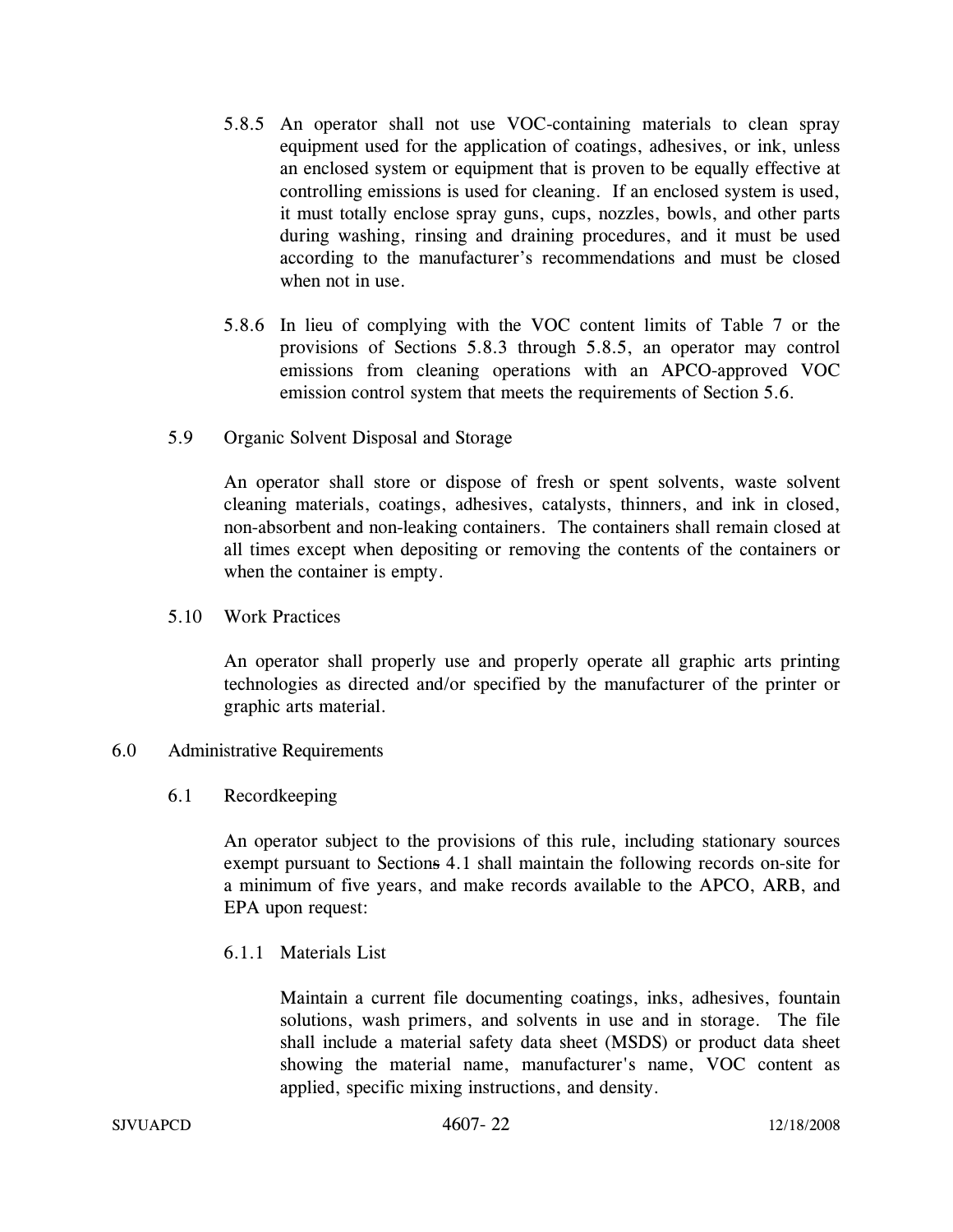#### 6.1.2 Compliant Materials Records

If only compliant materials in Sections 5.1, 5.2, 5.3, 5.4, 5.5, or Table 7 are used to comply with the rule:

- 6.1.2.1 Record, on a monthly basis, the type and amount of all inks used according to one of the following methods:
	- 6.1.2.1.1 Group the quantity of all inks used and identify the maximum VOC content and use the minimum density of  $1,010$  gm/liter  $(8.44 \text{ lb/gal})$ ; or
	- 6.1.2.1.2 Report process inks and pantone inks separately and use specific VOC content and density value for each process ink, and the highest VOC content and the minimum density of 1,010 gm/liter (8.44 lb/gal) for pantone inks; or
	- 6.1.2.1.3 Report process inks and pantone inks separately and use the maximum VOC content and minimum density value for both process and pantone inks, or use the density of 1,010 gm/liter (8.44 lb/gal) for pantone inks; or
	- 6.1.2.1.4 Itemize each ink and pantone ink and use the specific VOC content and density value for each.
- 6.1.2.2 Record, on a monthly basis, the type and amount of each coating, adhesive, wash primer, and solvent (including cleaning solvent) used.
- 6.1.2.3 Record, on a monthly basis, the type, amount, and percent VOC by volume of fountain solution used.
- 6.1.3 Noncompliant Materials Records

If noncompliant materials are used, and compliance with the rule is achieved through Section 5.6, the operator shall record, on a daily basis, the type and amount of all inks, coatings, adhesives, fountain solutions, wash primers, and solvents (including non-compliant cleaning solvent) used.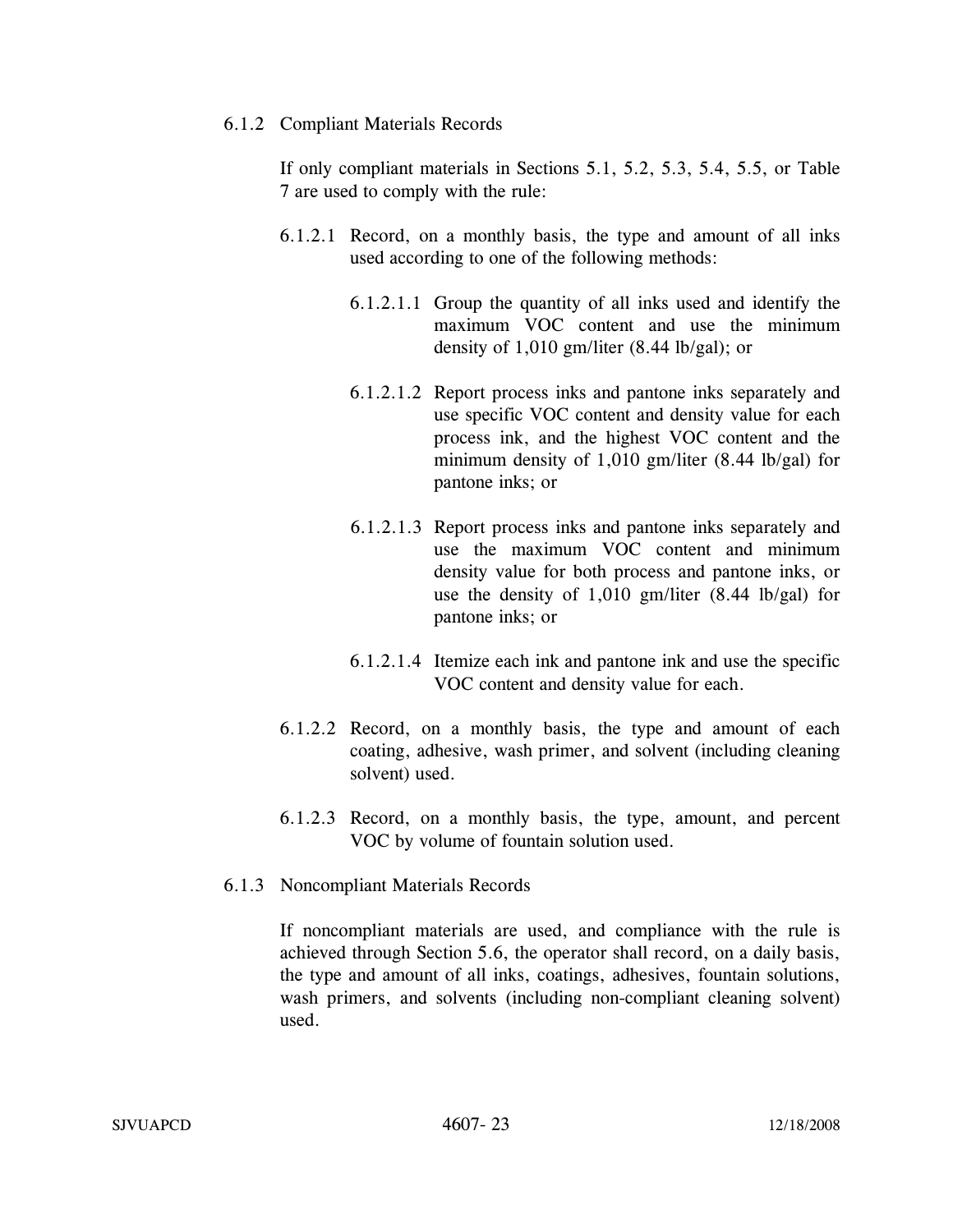6.1.4 Records for Flexographic Specialty Inks

If flexographic specialty inks are used pursuant to Section 5.2, record, on a daily basis, the type and amount of each specialty ink used.

6.1.5 VOC Emission Control System Records

An operator using a VOC emission control system pursuant to Section 5.6 as a means of complying with this rule shall maintain daily records of key system operating parameters to demonstrate continuous operation and compliance of the VOC emission control system during periods of emission-producing activities.

- 6.1.6 Digital Printing Records
	- 6.1.6.1 On and after January 1, 2010, operators shall keep records, in accordance with Section 6.1.6.2, for each digital printer that:
		- 6.1.6.1.1 Uses solvent-based inks and has a print capacity of  $1,000$  ft<sup>2</sup>/hr or more, or
		- 6.1.6.1.2 Uses water-based inks, or UV inks and has a print capacity of  $10,000$  ft<sup>2</sup>/hr or more,
	- 6.1.6.2 Operators with printers Subject to Section 6.1.6.1 shall keep the following records:
		- 6.1.6.2.1 A current file of inks, coatings, adhesives, and solvents in use and in storage. The file shall include a MSDS or product data sheet showing the material name, manufacturer's name, VOC content as applied, specific mixing instructions, and density.
		- 6.1.6.2.2 Monthly records of the type, and amount of each ink, coating, and/or adhesive used.
		- 6.1.6.2.3 Monthly records of the type, and amount of solvent used for thinning the ink, coating, or adhesive, and for cleaning.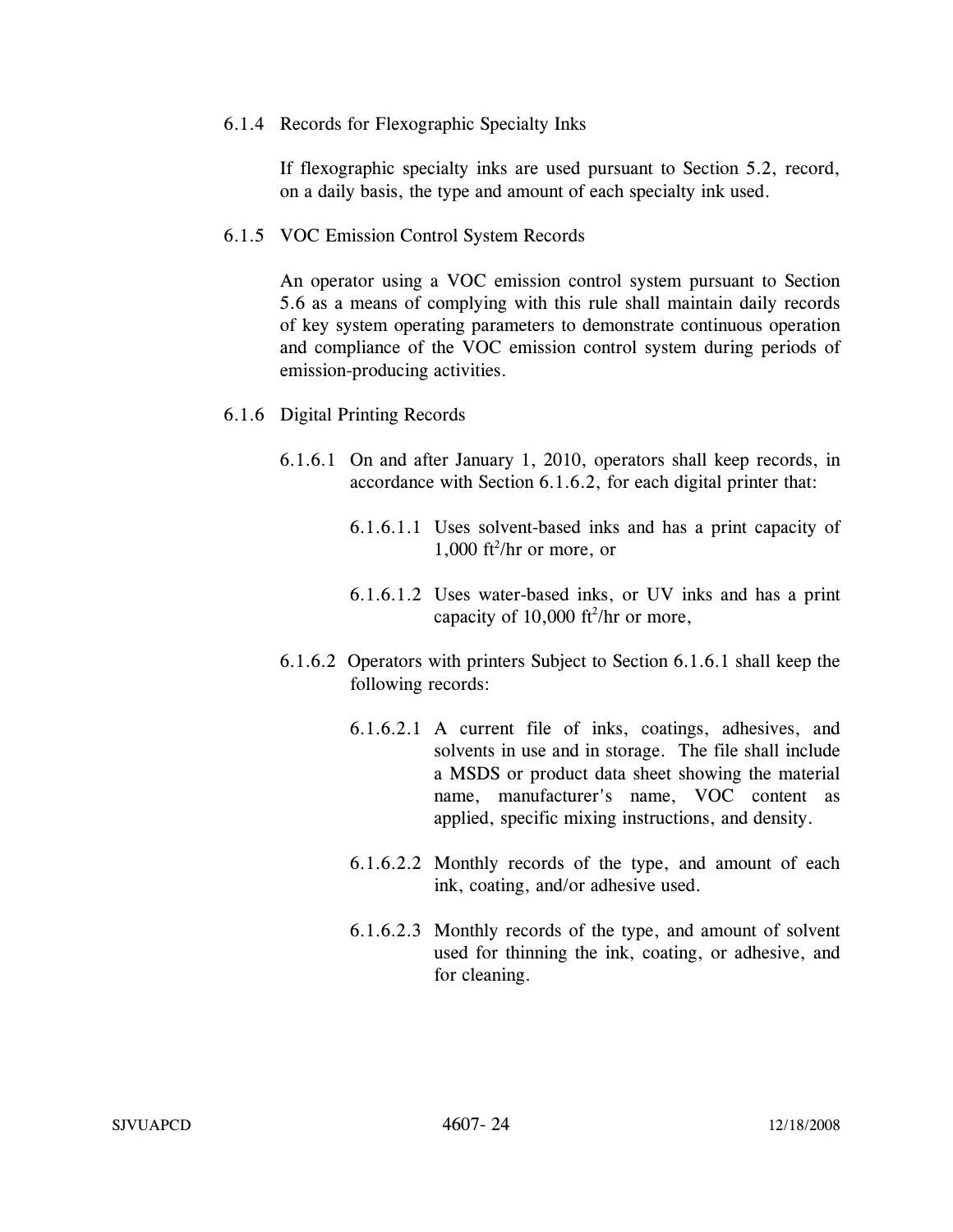## 6.2 Compliance Statement

The manufacturer of inks, coatings, adhesives, fountain solutions, wash primers, and solvents which are sold for use in graphic arts printing operations, and paper, film, and foil or fabric coating operations within the District shall include a designation in the MSDS or product data sheet to include the material name, manufacturer's name, specific mixing instruction, VOC content, and density.

6.3 Determination of VOC Emissions from Inks Used in a Lithographic Printing Operation

For the purposes of determining compliance with emissions limits, and determining eligibility for exemption under Section 4.1 of this rule, the amount of VOC emitted from heatset and non-heatset inks used shall be discounted by the following substrate retention factors: 20 percent for heatset inks and 95 percent for non-heatset inks. These substrate retention factors shall not be used when determining compliance of inks with applicable VOC content limits specified in this rule, and heatset and non-heatset lithographic inks shall meet the VOC content limits specified in Section 5.1, Table 1.

6.4 Test Methods

 The VOC content of materials subject to the provisions of this rule and overall capture and control efficiency of VOC emission control systems shall be determined by the following test methods specified in Sections 6.4.1 through 6.4.9, or alternative test methods approved by the APCO, EPA, and ARB.

- 6.4.1 Except for UV inks, the VOC content of printing inks, adhesives, fountain solutions, solvents and coatings shall be determined by using EPA Method 24 or 24A as applicable. The VOC content of UV inks, except for thin film UV inks, shall be determined by using ASTM D5403-93 (2007) (Test Methods for Volatile Content of Radiation Curable Materials).
- 6.4.2 Exempt Compound Content: Exempt compound content shall be determined by using ARB Method 432, "Determination of Dichloromethane and 1,1,1-Trichlorethane in Paints and Coatings," September 12, 1989; ARB Method 422 "Determination of Volatile Organic Compounds in Emission from Stationary Sources," January 22, 1987; or, SCAQMD Method 303-91 "Determination of Exempt Compounds," August 1, 1996.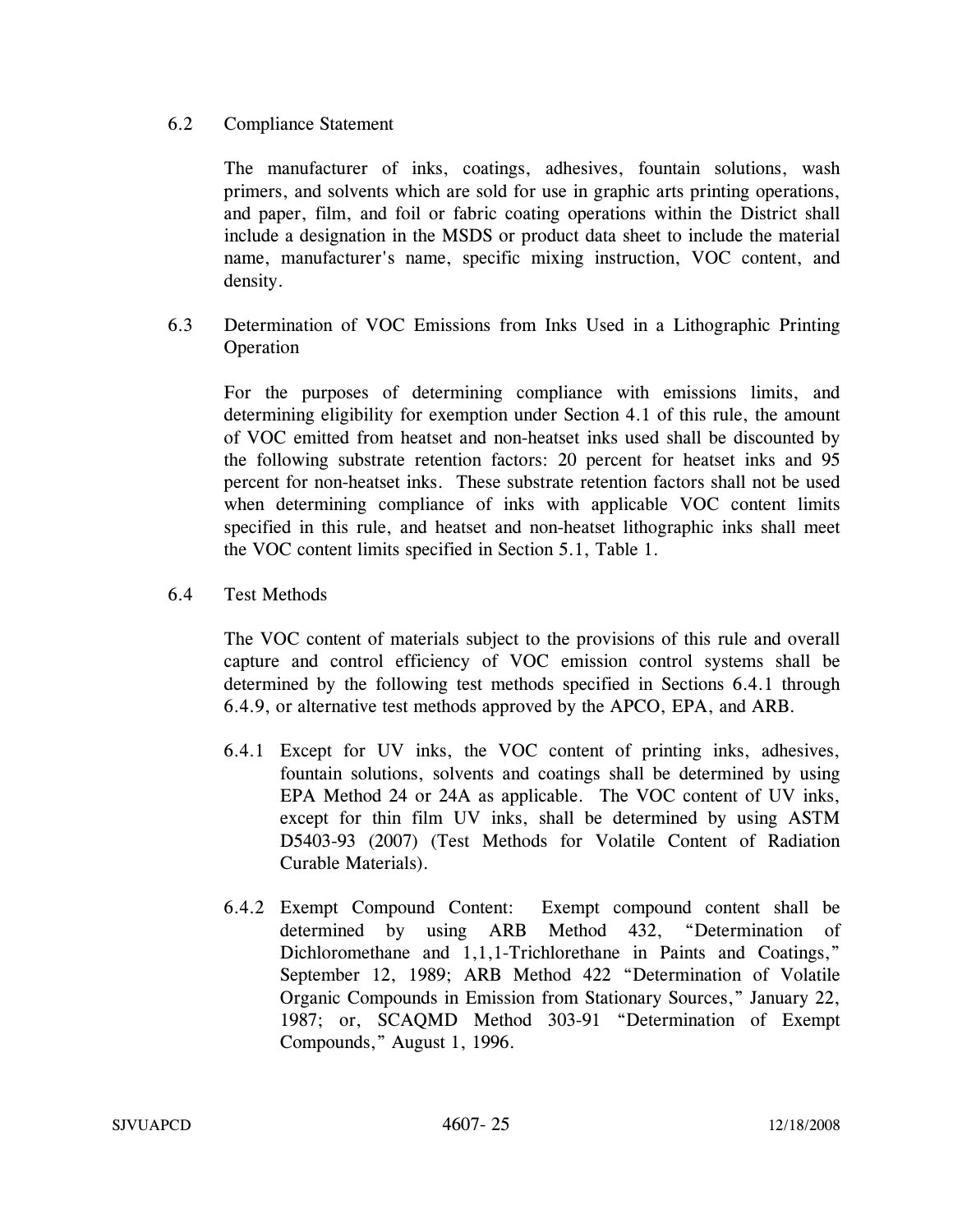- 6.4.3 The content of silicon dioxide as a flattening agent in a matte finish ink shall be determined by using the latest EPA approved revision of ASTM D717-86 (Standard Test Methods for Analysis of Magnesium Silicate Pigment).
- 6.4.4 The metal content of metallic inks shall be determined by SCAQMD Test Method 318, (Determination of Weight Percent Elemental Metal In Coatings by X-Ray Diffraction).
- 6.4.5 Determination of emissions of VOC from spray gun cleaning systems shall be made using SCAQMD method "General Test Method for Determining Solvent Losses from Spray Gun Cleaning Systems," October 3, 1989.
- 6.4.6 The transfer efficiency of alternative coating application methods shall be determined in accordance with the SCAQMD method "Spray Equipment Transfer Efficiency Test Procedure for Equipment User," May 24, 1989.
- 6.4.7 Determination of Overall Capture and Control Efficiency of VOC Emission Control Systems
	- 6.4.7.1 The capture efficiency of a VOC emission control system's collection device(s) shall be determined according to EPA's "Guidelines for Determining Capture Efficiency," January 9, 1995 and 40 CFR 51, Appendix M, Test Methods 204-204F, as applicable.
	- 6.4.7.2 The control efficiency of a VOC emission control system's VOC control device(s) shall be determined using EPA Test Methods 2, 2A, or 2D for measuring flow rates and EPA Test Methods 25, 25A, or 25B for measuring total gaseous organic concentrations at the inlet and outlet of the control device(s). EPA Method 18 or ARB Method 422 shall be used to determine the emissions of exempt compounds.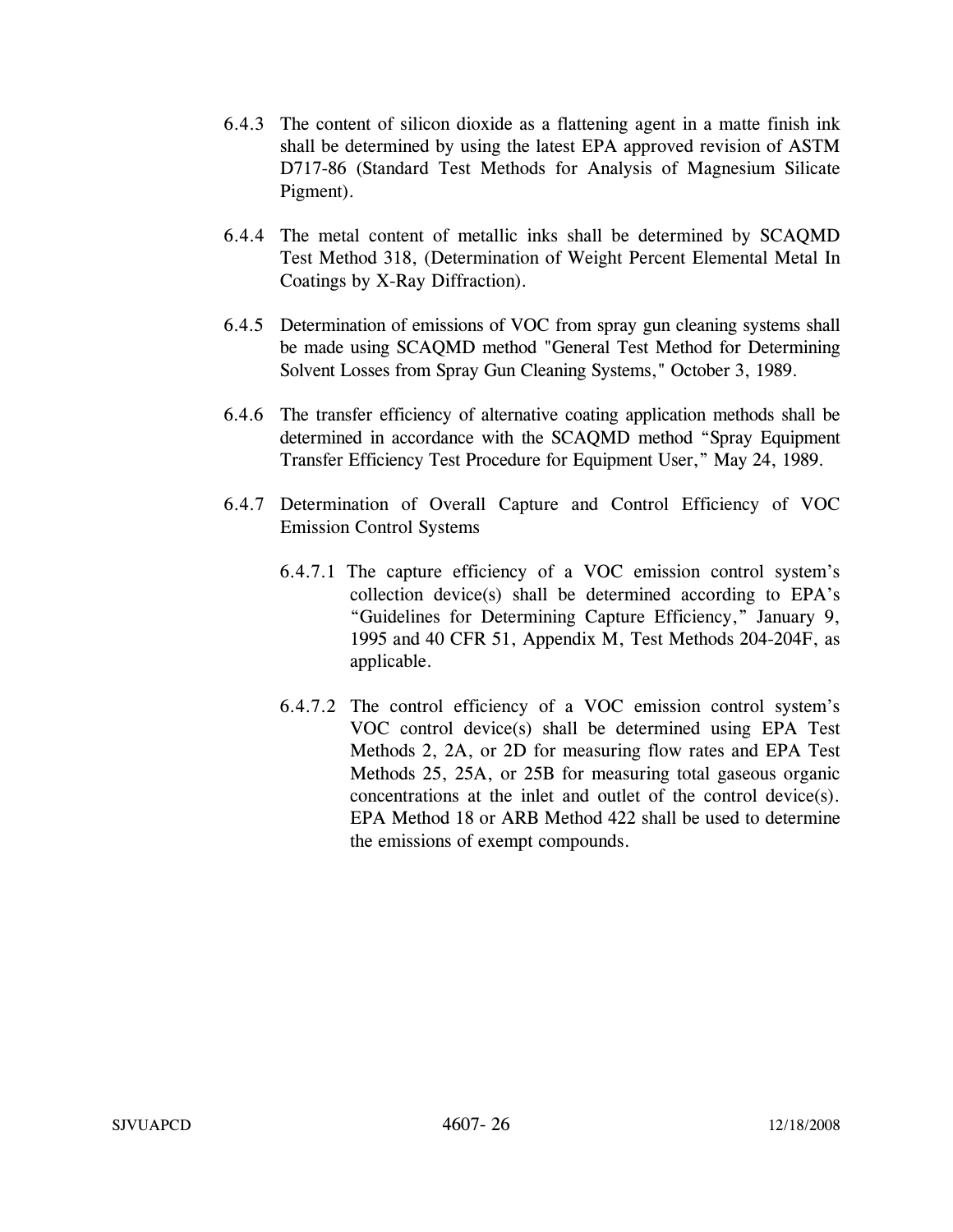6.4.7.3 For VOC emission control systems that consist of a single VOC emission collection device connected to a single VOC emission control device, the overall capture and control efficiency shall be calculated by using the following equation:

 $CE$ Capture and Control  $=$   $\left[$   $CE$ Capture  $\left[$   $\times$   $CE$ Control  $\left[$   $\right]$   $/$   $100$ 

Where:

| $CE_{\text{capture and Control}}$ = Overall Capture and Control Efficiency, in |         |         |  |                                              |  |  |
|--------------------------------------------------------------------------------|---------|---------|--|----------------------------------------------|--|--|
|                                                                                |         | percent |  |                                              |  |  |
| $CE$ Capture                                                                   | $=$ $-$ |         |  | Capture Efficiency of the collection device, |  |  |
|                                                                                |         |         |  | in noncent on determined in Cootian          |  |  |

in percent, as determined in Section 6.4.8.1.

- $CE_{Control}$  = Control Efficiency of the control device, in percent, as determined in Section 6.4.8.2.
- 6.4.7.4 The following equation shall be used to determine if the minimum required overall capture and control efficiency of an emission control system is at an equivalent or greater level of VOC reduction as would be achieved using compliant materials, equipment, or work practices, as stated in Section 5.6.2.4.

$$
CE = \left[I - \left(\frac{VOC_{LWc}}{VOC_{LWn, \text{Max}}} \times \frac{1 - \left(VOC_{LWn, \text{Max}} / D_{n, \text{Max}}\right)}{1 - \left(VOC_{LWc} / D_c\right)}\right)\right] \times 100
$$

Where:

- CE = Minimum Required Overall Capture and Control Efficiency, percent
- $VOC<sub>LWc</sub> = VOC$  Limit, less water and less exempt compounds
- $VOC<sub>LWn,Max</sub> =$  Maximum VOC content of noncompliant ink (or coating or adhesive) used in conjunction with a control device, less water and less exempt compounds